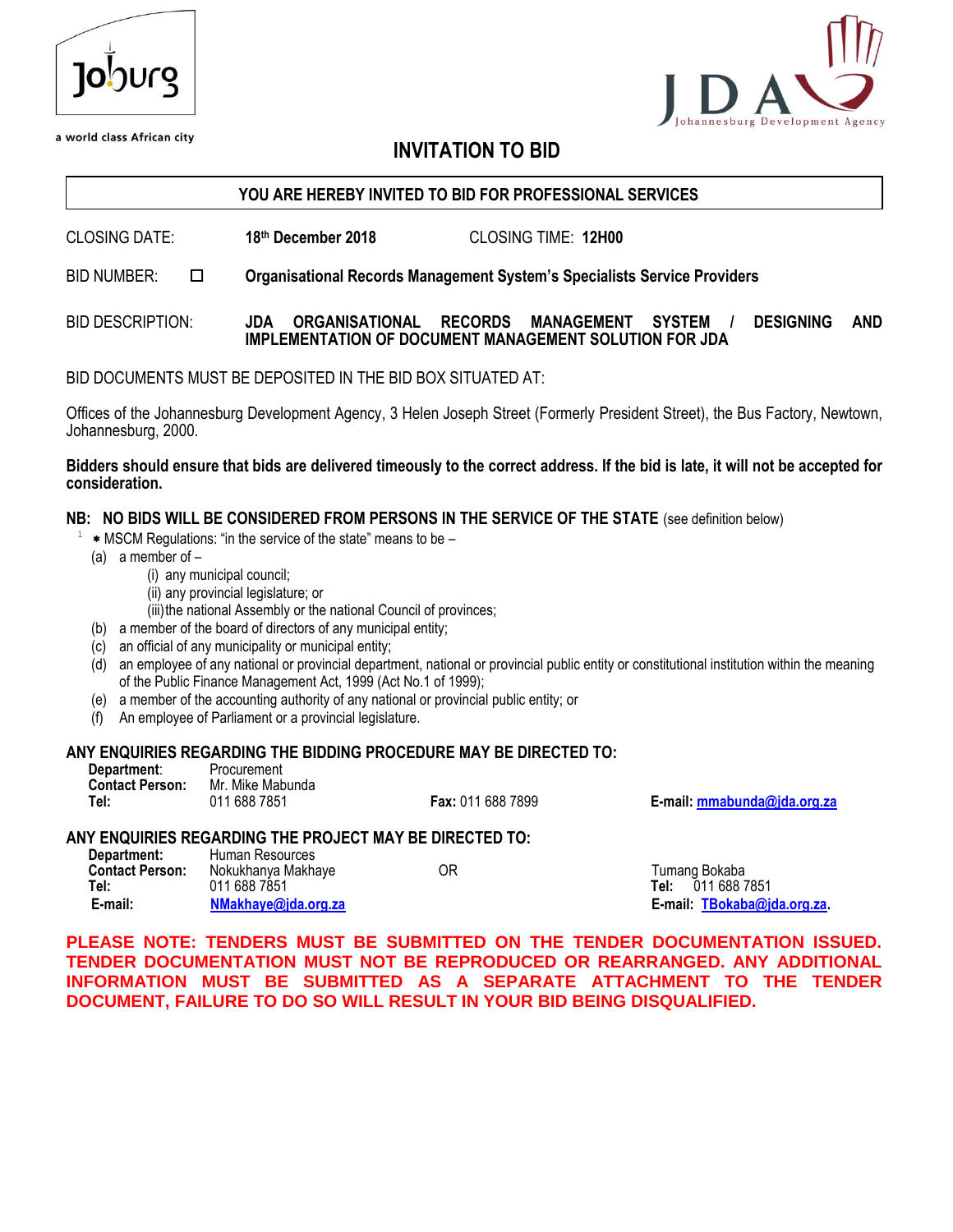Request for Proposals: Professional Services **Page No.2** Page No.2 Organisational Record Management System - Designing And Implementation Of Document Management Solution For JDA

# **OFFER**

# THE FOLLOWING PARTICULARS MUST BE FURNISHED **(FAILURE TO DO SO WILL RESULT IN YOUR BID BEING DISQUALIFIED)**

| NAME OF BIDDER                                                           |  |  |
|--------------------------------------------------------------------------|--|--|
| <b>BID NUMBER</b>                                                        |  |  |
| POSTAL ADDRESS                                                           |  |  |
| STREET ADDRESS                                                           |  |  |
| CONTACT PERSON                                                           |  |  |
| <b>TELEPHONE NUMBER</b>                                                  |  |  |
| <b>CELLPHONE NUMBER</b>                                                  |  |  |
| <b>FACSIMILE NUMBER</b>                                                  |  |  |
| <b>E-MAIL ADDRESS</b>                                                    |  |  |
| COMPANY REGISTRATION NUMBER<br>NATIONAL CENTRAL SUPPLIER DATABASE NUMBER |  |  |
| VAT REGISTRATION NUMBER                                                  |  |  |
| TAX VERIFICATION PIN NUMBER                                              |  |  |
|                                                                          |  |  |
| <b>TOTAL BID PRICE</b>                                                   |  |  |
| TOTAL BID PRICE in words                                                 |  |  |
|                                                                          |  |  |
|                                                                          |  |  |
|                                                                          |  |  |
| SIGNATURE OF BIDDER                                                      |  |  |
| CAPACITY UNDER WHICH THIS BID IS SIGNED                                  |  |  |
| <b>DATE</b>                                                              |  |  |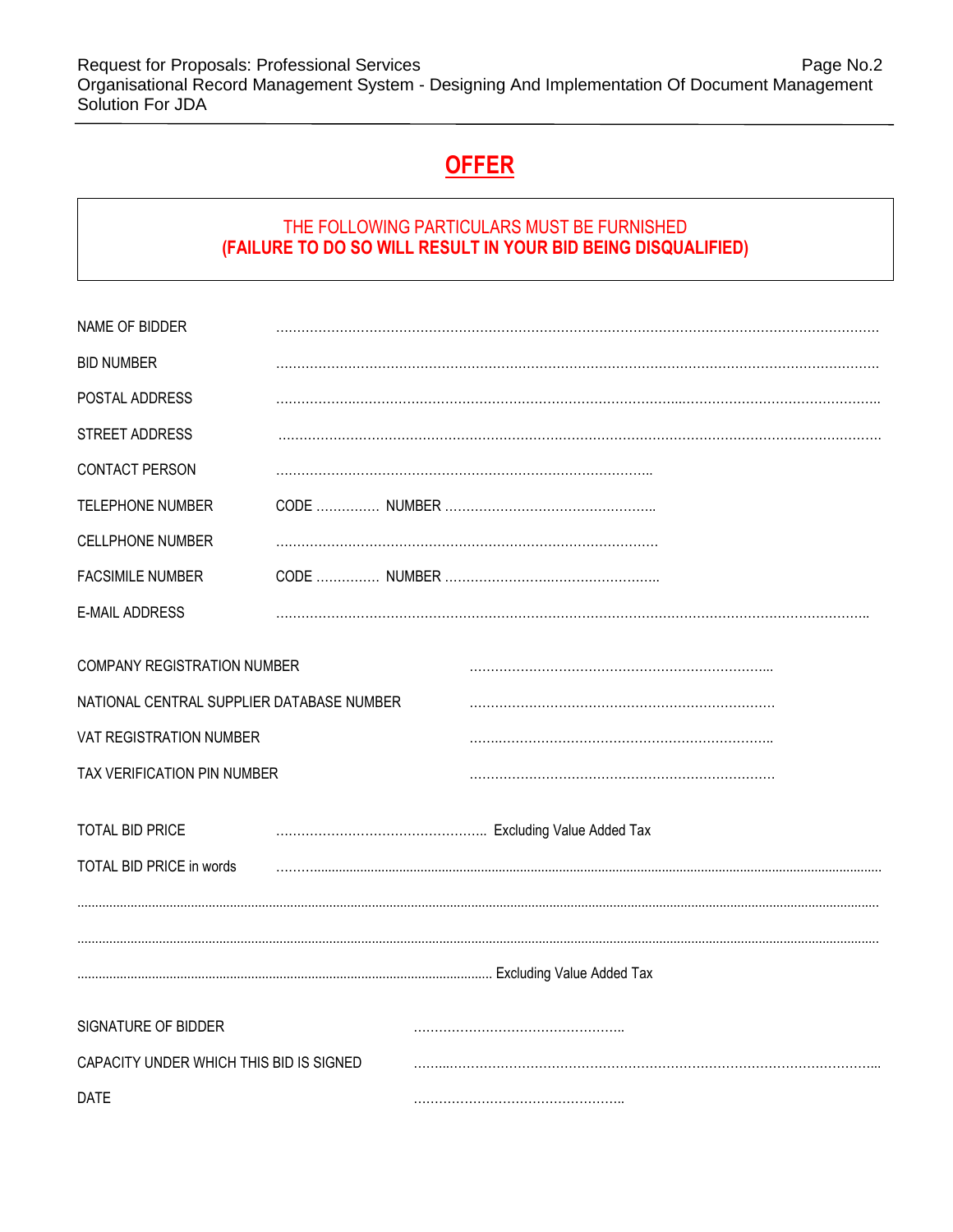#### **SUPPLIERS DATABASE REGISTRATION**

National Treasury launched the National Central Supplier Database (NCSD) with effect from 1 September 2015.

This will enable prospective suppliers to register their companies on the following website [www.csd.gov.za](http://www.csd.gov.za/)

#### **Transitional Period (1 September 2015 to 30 June 2016)**

- 1. During the transitional period suppliers are requested to register on the website where all their essential information such as Tax Clearance Certificates, VAT, and Company Registration Numbers and CIPC Business Status will be verified.
- 2. When conducting business with the JDA, you will be requested to provide us with the following:
	- Supplier Number and;
	- Supplier Registration Security Code so we can print your real time information;
	- Banking details with bank Stamp and;
	- Certified BBBEE Certificate.

Once a supplier has registered on NCSD, it will no longer be a requirement to provide the JDA with an Original Tax Clearance Certificate.

#### **After Transitional Period 1 July 2016**

Effective 1 July 2016, the JDA will only award business to suppliers who are registered on NCSD and suppliers will no longer be required to provide information as stipulated above.

#### **For more information on registration, please:**

Ms. Kgadi Mphela on 011 688 7813 Mr. Mike Mabunda on 011 688 7811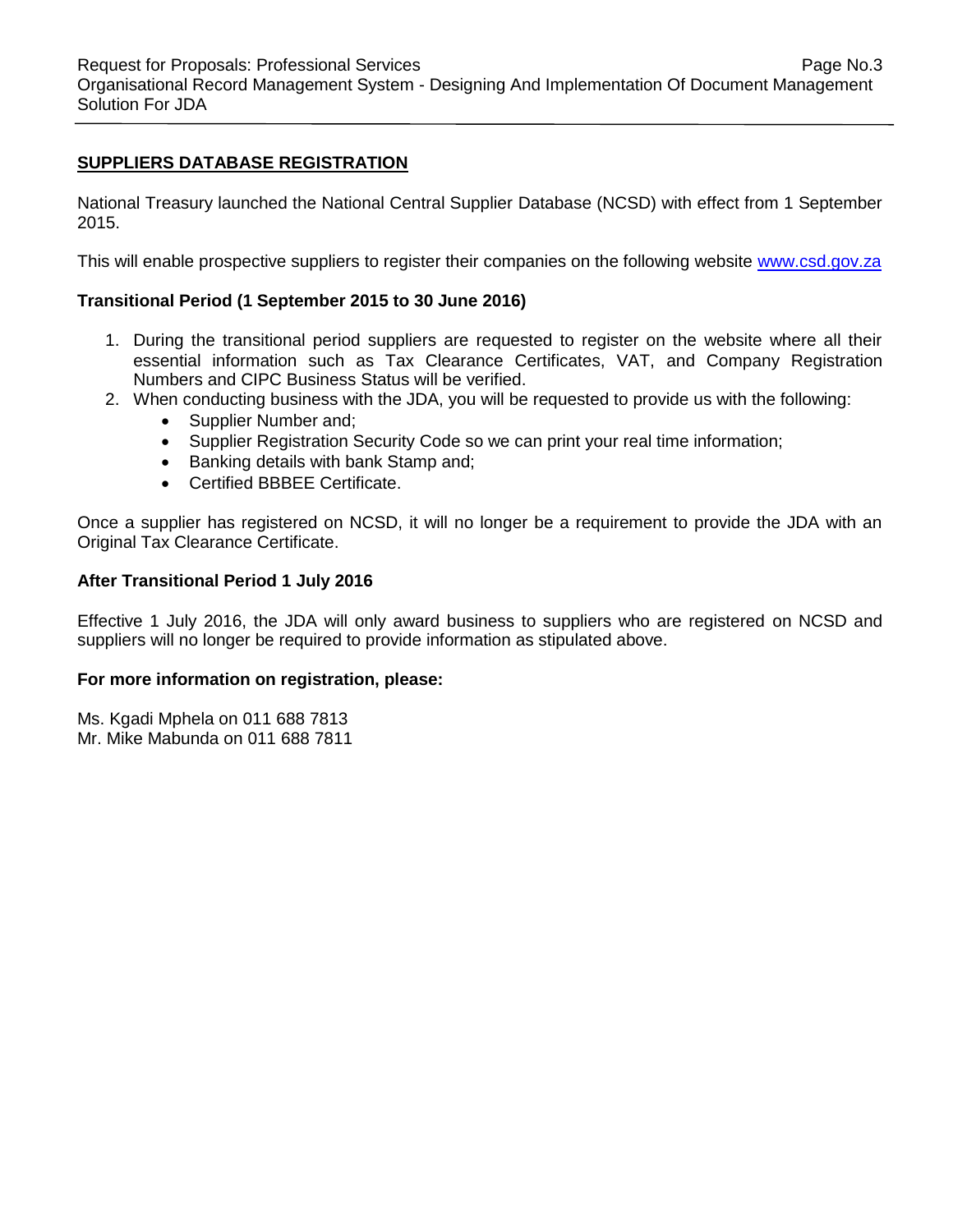#### **To all our stakeholder**

#### **RE: The Channels of Reporting Fraudulent and Corrupt Activities**

The City of Johannesburg has a **zero-tolerance approach to Fraud, Theft, Corruption, Maladministration, and Collusion** by suppliers with employees. To reinforce this commitment, more channels have been added to report any Fraudulent and Corrupt activities.

Instances of corporate fraud and misconduct remain a constant threat to service delivery. The City of Johannesburg took a resolution to adopt strategic interventions aimed at combatting fraud and corruption. The City took a decision to centralize the reporting of fraudulent and corrupt activities through the establishment of an independent fraud hotline which is managed by independent service providers.

All people doing business with the Johannesburg Development Agency are encouraged to report any corrupt or illegal practice.

Employees are encouraged to report fraud, waste or other concerns suggestive of dishonest or illegal activities.

#### **Anyone can report fraudulent and corrupt activities through one of the following channels:**

- Toll Free Number………………………………..0800 002 587
- Toll free Fax ………………………………………0800 007 788
- SMS (Charged @ R1.50)…………………..32840
- Email Address:…………………………………..anticorruption@tip-offs.com
- Web Site:……………………………………………www.tip-off.com
- Free Post:…………………………………………Free post, KNZ 138, Umhlanga, 4320



Let's join hands to take up the Fight against Fraud and Corruption in our society.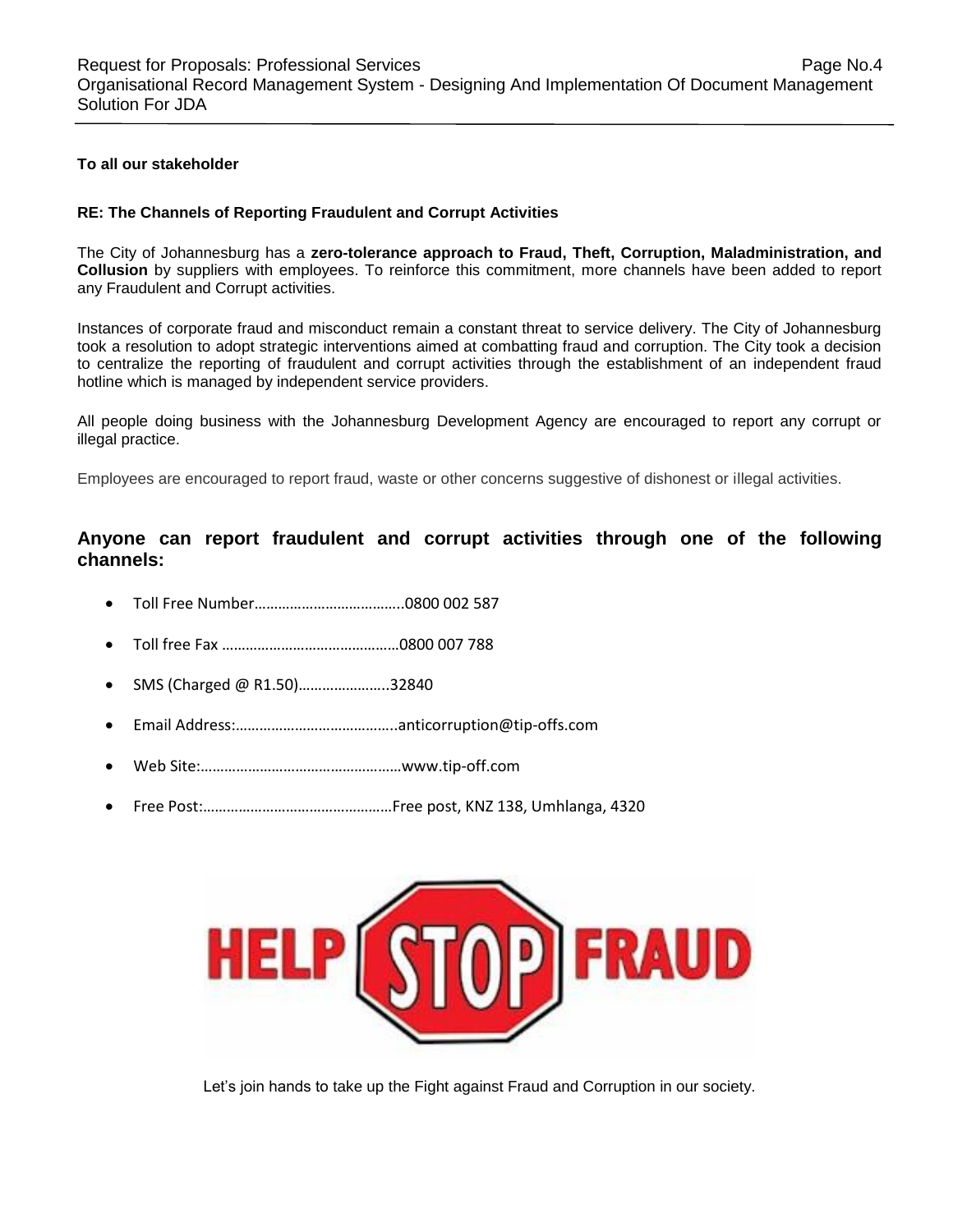# **JOHANNESBURG DEVELOPMENT AGENCY (JDA)**

**Project Design & Implementation** 

**REQUEST FOR PROPOSAL FOR:**

**THE APPOINTMENT OF A SUITABLE SERVICE PROVIDER TO DEVELOP ORGANISATIONAL RECORD MANAGEMENT SYSTEM - DESIGNING AND IMPLEMENTATION OF DOCUMENT MANAGEMENT SOLUTION FOR JDA**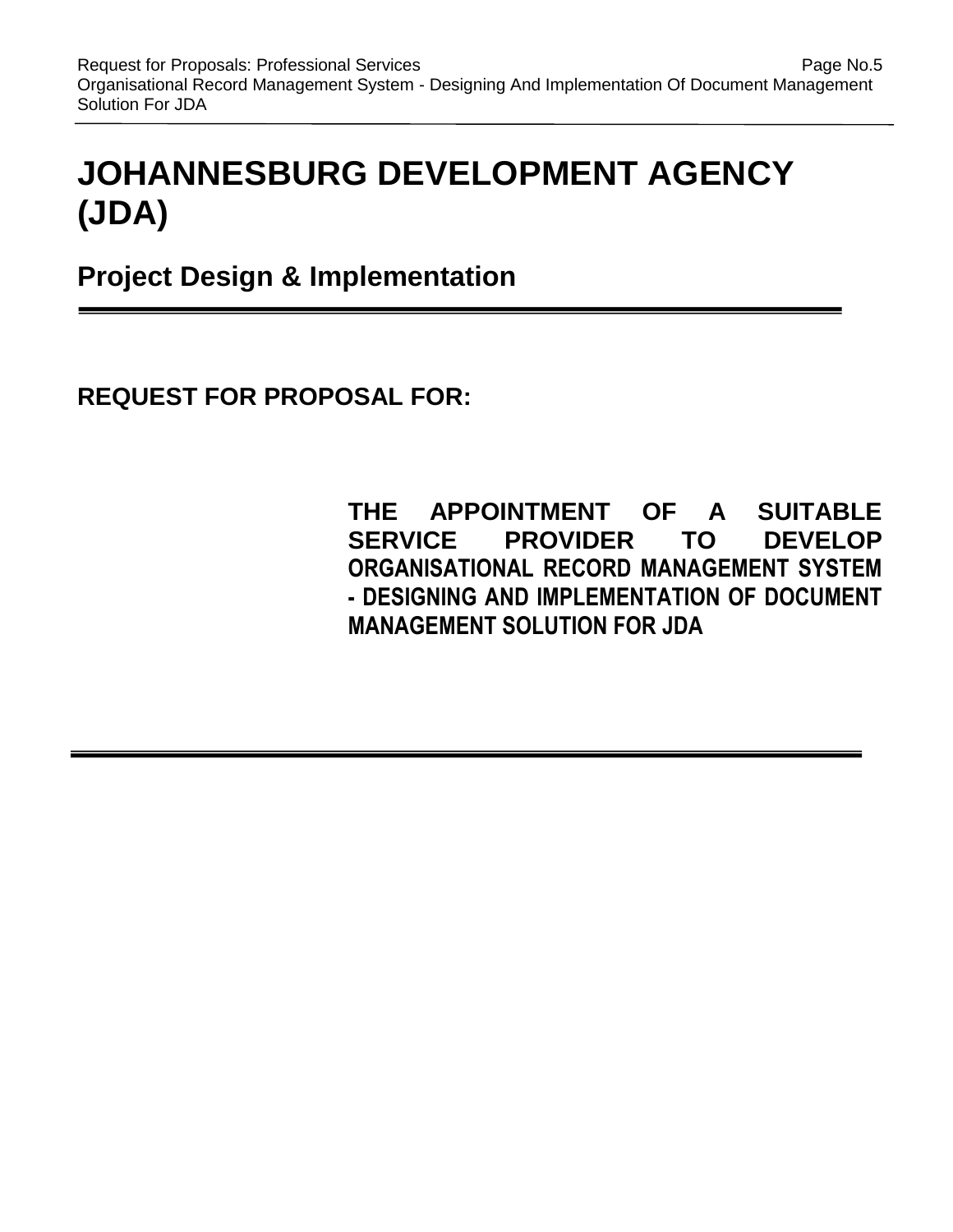# **TABLE OF CONTENT**

|                                                                                                                                                                                                                                                                                                                                                                                                                                                                                                   | Page No.  |
|---------------------------------------------------------------------------------------------------------------------------------------------------------------------------------------------------------------------------------------------------------------------------------------------------------------------------------------------------------------------------------------------------------------------------------------------------------------------------------------------------|-----------|
| <b>COPY OF ADVERT</b>                                                                                                                                                                                                                                                                                                                                                                                                                                                                             | 7         |
| 1. PURPOSE                                                                                                                                                                                                                                                                                                                                                                                                                                                                                        | 8         |
| 2. INTRODUCTION                                                                                                                                                                                                                                                                                                                                                                                                                                                                                   | 8         |
| 3. PROJECT INFORMATION                                                                                                                                                                                                                                                                                                                                                                                                                                                                            | 8         |
| 3.1. Background                                                                                                                                                                                                                                                                                                                                                                                                                                                                                   | 8         |
| 3.2. Deliverables - Project Specification                                                                                                                                                                                                                                                                                                                                                                                                                                                         | $8 - 9$   |
| 3.3. Maintenance and Support                                                                                                                                                                                                                                                                                                                                                                                                                                                                      | 9         |
| <b>4. APPOINTMENT</b>                                                                                                                                                                                                                                                                                                                                                                                                                                                                             | 09        |
| 4.1. Notes - Tender Process/Requirements                                                                                                                                                                                                                                                                                                                                                                                                                                                          | 09        |
| 4.2. Notes - Tender Fees                                                                                                                                                                                                                                                                                                                                                                                                                                                                          | 10        |
| 5. PROPOSAL CONTENT                                                                                                                                                                                                                                                                                                                                                                                                                                                                               | $10 - 12$ |
| 6. ASSESSMENT CRITERIA<br>6.1. Compliance<br>6.2. Technical<br>6.3. Price and Empowerment<br>6.4. Risk Tolerance                                                                                                                                                                                                                                                                                                                                                                                  | $12 - 21$ |
| 7. CLOSING DATE, TIME AND VENUE FOR SUBMISSIONS                                                                                                                                                                                                                                                                                                                                                                                                                                                   | 21        |
| <b>ANNEXURES</b>                                                                                                                                                                                                                                                                                                                                                                                                                                                                                  | $22 - 41$ |
| <b>Business Declaration</b><br>$\sim$ 1<br>A<br>B<br>Declaration of Interest<br>С<br>Declaration of Past SCM Practices<br>Particulars of Contracts Awarded by an Organ of State<br>D<br>Е<br>MBD9 Certificate of Independent Bid Determination<br>F<br>Form of Agreement for Appointment of Consultants - For information only, NOT for completion<br>$\cdot$ :<br>Appendices to contract<br>G<br>Demo Tax Compliance Status Pin Letter<br>H<br>Organogram<br>Schedule of completed projects<br>J |           |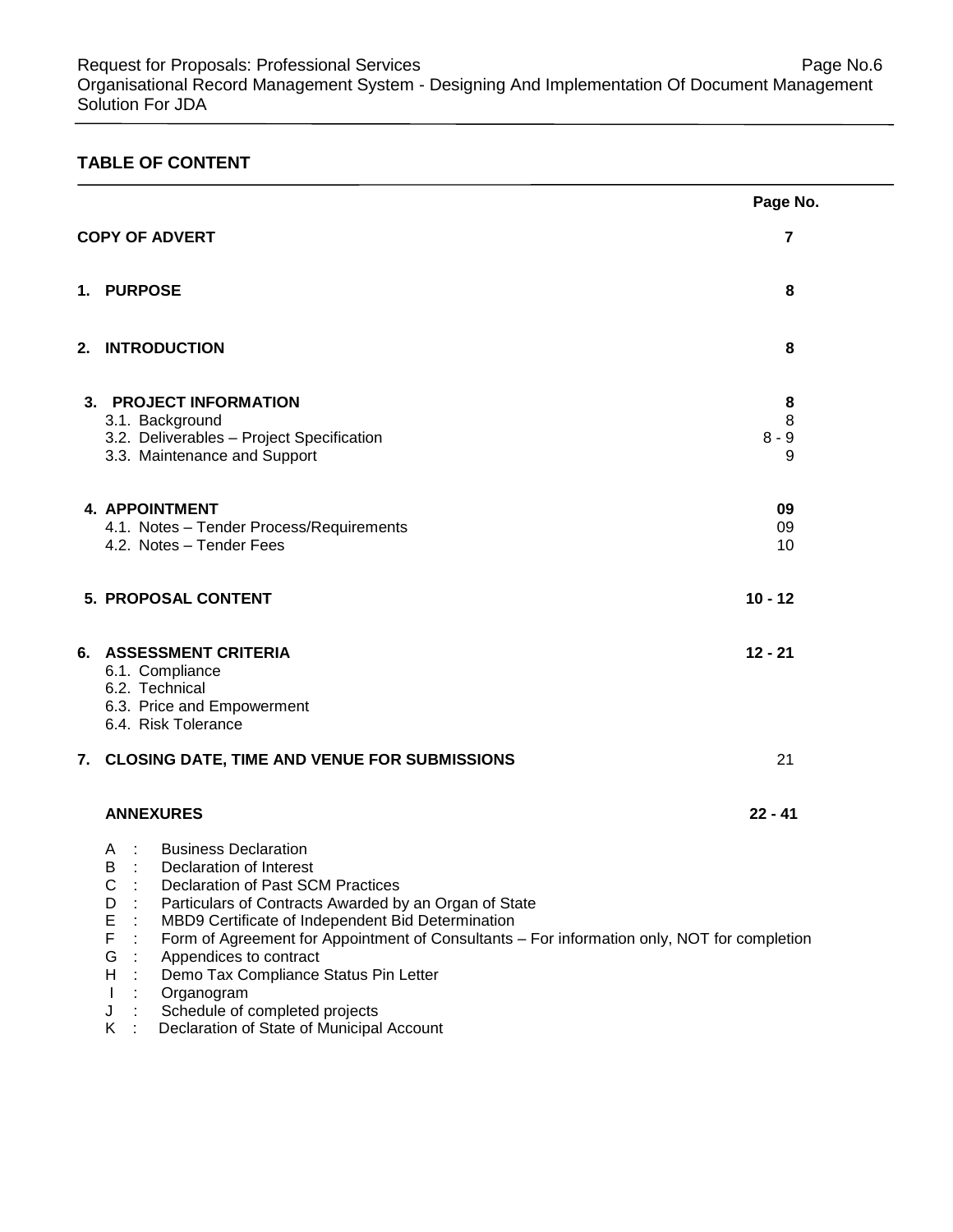# **COPY OF ADVERT**

#### **REQUEST FOR PROPOSAL FOR A RECORDS MANAGEMENT SYSTEM**

#### **For the Design and Implementation of the Organisational – Wide Record Management System**

The JDA is requesting proposals from experienced companies to render Records Management Solutions, with focus on the Assessment of Current Environment, Design & Implementation of the JDA Document Management Solution (from an integrated, customised JDA Filing & Retrieving Plan and System, Electronic Document and Records Management System (EDRMS) and External Archiving) with a view of increasing Information Integrity, Managed Records through a Professional Filing System and Performance Effectiveness.

The Operations of JDA are essentially Project Driven and the magnitude of Contract transactions involves immense Paperwork that has to be Filed, Archived and Digitised to enable easy retrieval. The JDA is requesting proposals from experienced Records Management System Service Provider to render services for the Design and Implementation of the Organisation-Wide Record Management System for JDA. We require the full Development of a standard and properly defined Customised Filing Plan/System that Complies with the National Archives Act of 1996 and an Electronic Document and Records Management System (EDRMS), External Archiving and other Legislative Requirements.

Queries relating to the issue of these documents and procurement related issues may be addressed to Mr. Mike Mabunda at Tel: (011) 688 7851; Fax (011) 688 7899; or E-Mail: [mmabunda@jda.org.za](mailto:mmabunda@jda.org.za).

Technical queries or queries relating to the project may be addressed to Miss Nokukhanya Makhaye at (011) 688 7851 or e-mail: [NMakhaye@jda.org.za](mailto:NMakhaye@jda.org.za) or Mr. Tumang Bokaba at (011) 688 7851 or e-mail: [TBokaba@jda.org.za.](mailto:TBokaba@jda.org.za)

**A compulsory Clarification Meeting with representatives of the Employer will take place at the Johannesburg Development Agency, The Bus Factory, No. 03 Helen Joseph Street, Newtown on Friday the 23rd November 2018 at 10:00**

**Documents may be downloaded from the JDA's website as follows: [www.jda.org.za](http://www.jda.org.za/) as well as on [www.etenders.gov.za](http://www.etenders.gov.za/) from the 16th November 2018. Tenders must only be submitted on the proposals documentation that is downloaded from the stipulated websites. The retyping of the proposal document is not permitted.**

**The closing time for receipt of proposals is 12:00pm on Tuesday, the 18 th December 2018. Telegraphic, Telephonic, Telex, Facsimile, E-Mail and late proposals will not be accepted.**

Requirements for sealing, addressing, delivery, opening and assessment of proposals are stated in the Proposal Data.

The JDA's selection of qualifying tenders will be at the JDA's sole discretion and will be final. The JDA does not bind itself to accept any particular tender and correspondence will be entered into with successful tenderer.

#### **"WE ENCOURAGE ALL PEOPLE DOING BUSINESS WITH US TO REPORT ANY CORRUPT OR ILLEGAL PRACTICE, USING THE ANTI-FRAUD HOTLINE NUMBER: 0800 002 587"**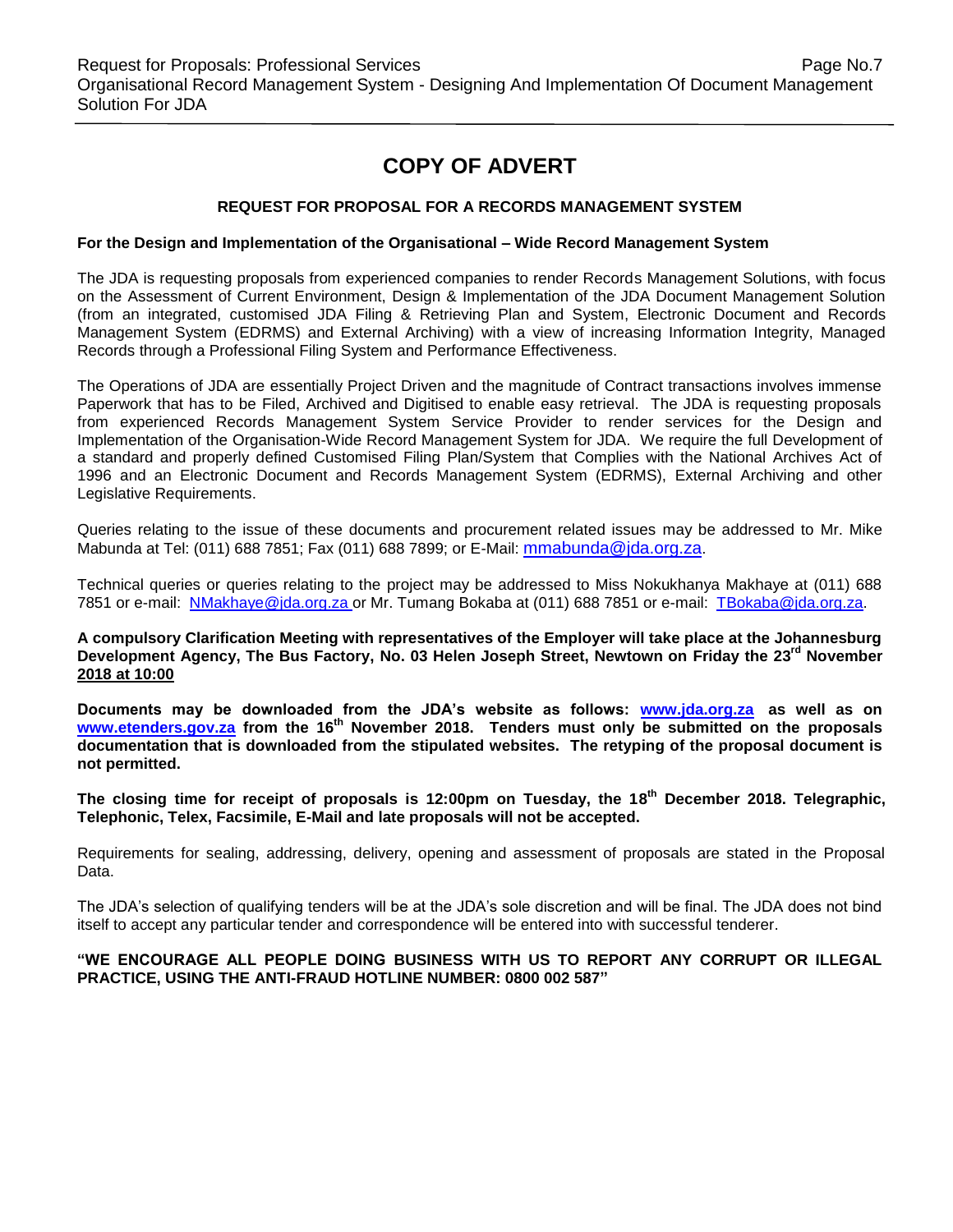# **1. PURPOSE**

The Purpose of this Document is to define the Scope of the Design & Implementation of the JDA Document (Record) Management Solution (from JDA Filing Plan, Electronic Document and Records Management System (EDRMS) and External Archiving) with a view of increasing Information Integrity, Managed Records through a Professional Filing System and Performance Effectiveness.

# **2. INTRODUCTION**

The Operations of JDA are essentially Project Driven and the magnitude of Contract transactions involves immense Paperwork that has to be Filed, Archived and Digitised to enable easy retrieval. The JDA is requesting proposals from experienced Document Management System Service Provider Companies and Joint Ventures to render services for the Design and Implementation of the Organisation-Wide Record Management System for JDA. We require the full Development of a standard and properly defined Customised Filing Plan/System that Complies with the National Archives Act of 1996 and an Electronic Document and Records Management System (EDRMS), External Archiving and any other Legislative Requirements.

#### **3. PROJECT INFORMATION**

#### **3.1 Background**

JDA is City of Johannesburg municipal entity, and its operations are based on the mandate from the City of Johannesburg. JDA's records are currently stored in Offices with limited Space and with no Professional Traceable Filing & Archiving System. This poses lot of risks to the organisation like:

- Fire Hazards
- Records Theft/Loss
- Irretrievable Records
- Delayed Records Retrieval Process when documents are needed for Business Decisions.
- Possible Unauthorized Retrieval of Records.
- Records Disposal Challenges.
- Records Storage Challenges.

The required system must be a comprehensive solution for the Physical Filing and Electronic Archiving of Documents. In addition to the Core Functions of an Electronic Archive like Document Storage, Filing, Search and Retrieval, the System shall allow workflow Management, Tight Integration with Electronic Database / MS Office and the Administration of Paper Archives.

#### **3.2 Deliverables – Project Specification**

The following deliverables are expected but not limited to:

- Analysis and Diagnosis of our environment & Recommendations thereof. (User Requirements Interviews/Workshops).
- Presentations/Demonstrations by successful Service Provider.
- Project Plan to transform JDA to a more Digitised Environment.
- Development of a standard and properly defined Customised Filing Plan/System that Complies with the National Archives Act of 1996 and any other Legislative Requirements.
- Central Repository which will enable JDA to efficiently manage its documents throughout the entire Document Life-Cycle.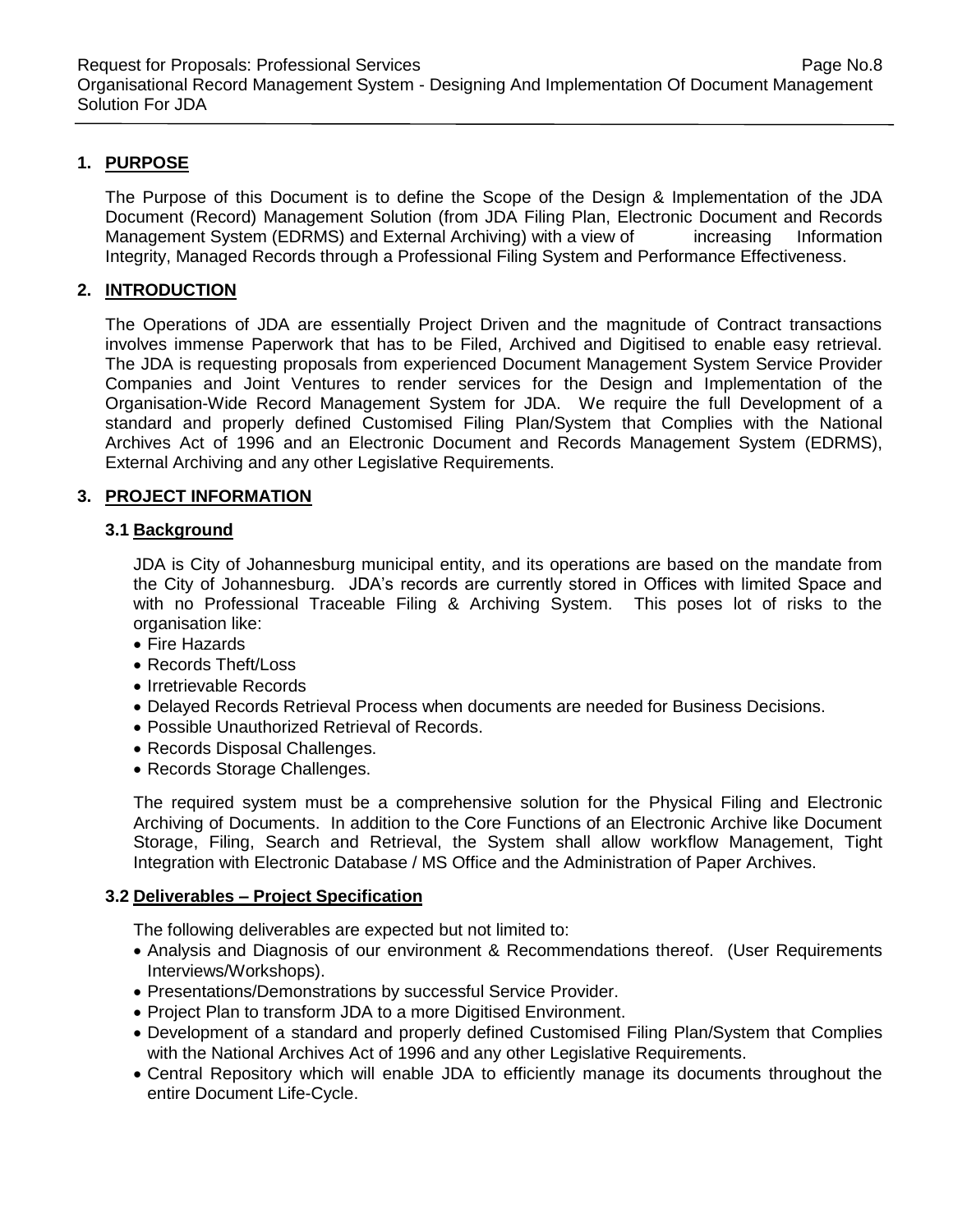Request for Proposals: Professional Services **Page No.9** Page No.9 Organisational Record Management System - Designing And Implementation Of Document Management Solution For JDA

#### **3.3 Maintenance and Support**

The Successful Bidder maybe required to carry out maintenance and support on the entire Records Management System.

#### **4 APPOINTMENT**

The JDA is requesting proposals from experienced companies specialising in Organisational Record Management Systems.

#### **4.1 Notes**

- **4.1.1 Appointments for the 2018/19 and 2020/21 financial year will be dependent on satisfactory performance and budget availability. New contracts will be issued at the commencement of each new financial year.**
- **4.1.2** Packaged proposals to render more than one service will **NOT** be accepted.
- **4.1.3** Bidders are however free to submit **separate** proposals for more than one discipline but will only be appointed for one.
- **4.1.4** If bidders choose to tender for more than one discipline, they are required to purchase a document for **each** discipline.
- **4.1.5** Bidders are to ensure that they have adequate resources to undertake the work under stringent timeframes.
- **4.1.6** Bidders are required to take cognisance of the role of the other professionals as described in this proposal call and work coherently with them where required.
- **4.1.7** The JDA reserves the right to ask tenderers to replace any member/s of the proposed team if they do not meet the JDA requirements.
- **4.1.8** Successful tenderers will be required to sign the JDA's Standard Form Agreement upon appointment, the appendices of which are attached as Annexure F for information purposes.
- **4.1.9** No tender will be awarded to a bidder whose tax matters are not in order with SARS.
- **4.1.10** No tender will be awarded to a bidder who is not registered on CSD.

Detailed below is information upon which fees must be based for each discipline. This is followed by **item number 4.2 which ALL applicants are required to take careful note of.**

**Tenderers are to replicate the table below and submit as part of their detailed fee proposal and the total fee for the full scope of services must be carried to the "Offer" page. The detailed fee proposal must indicate the fee scales used and the method of calculation used to determine the fee including any discounts applied if applicable. Failure to (i) replicate the table, (ii) carry the total to the offer page, and (iii) provide a detailed fee proposal** (which indicates the fee scales used and the method of calculation used to determine the fee including any discounts applied) **will result in the tender being disqualified for non-compliance. Fees based on an hourly rate will NOT be accepted.**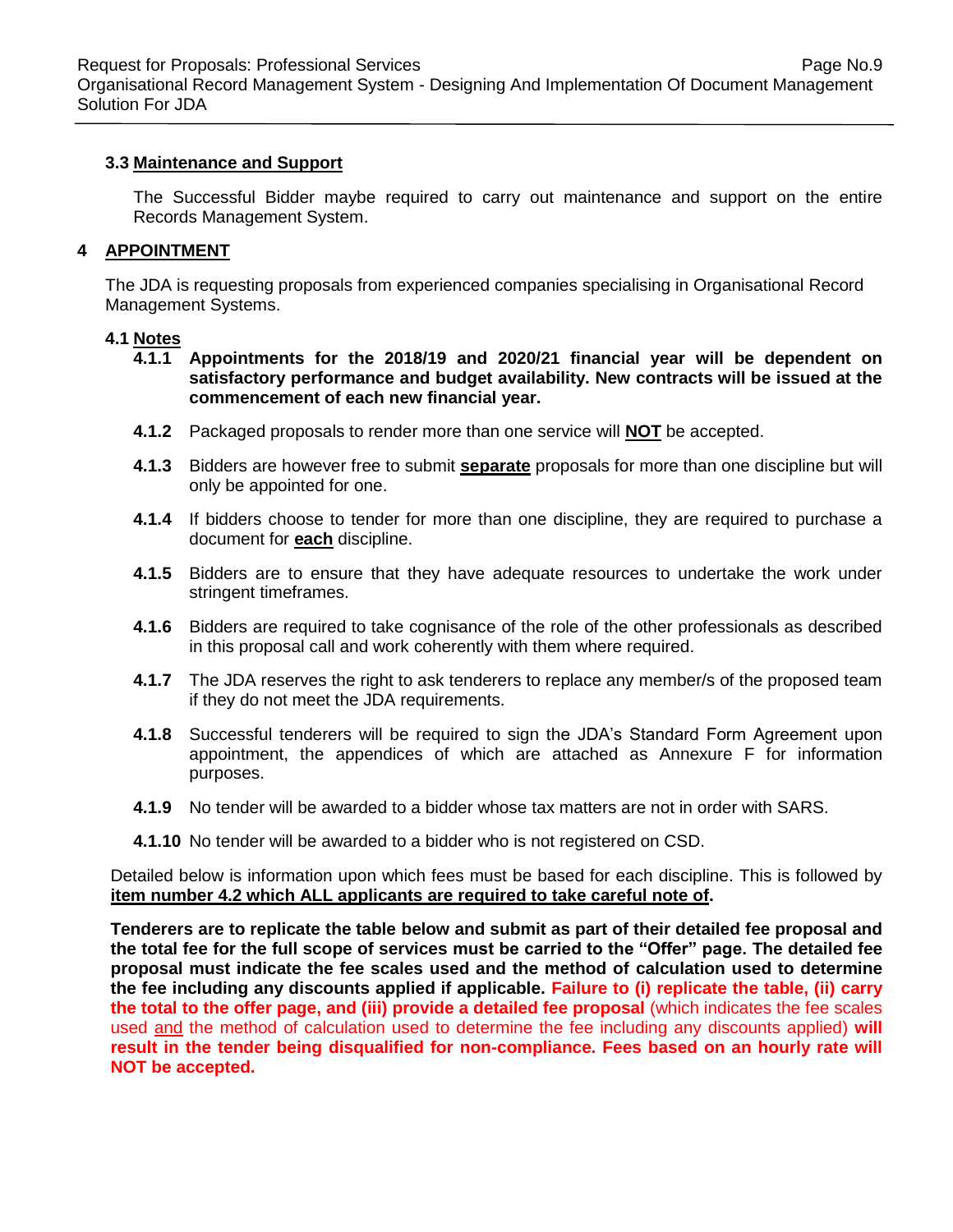# **4.2 Notes**

- **4.2.1 Tenderers must ensure that the final TOTAL FEE is correctly carried to the "offer" page. The value recorded on the offer page will be regarded as the tendered amount to render services for the complete project period. Failing to price as required will result in the tender being disqualified.**
- 4.2.2 All values are subject to change (increase or decrease) depending on the requirements of the project. However the fee calculation submitted by the tenderers on tendering will determine the fee due. The calculation method including the version of the fee scales applied at the time of tendering, as well as any percentage discounts are to remain fixed irrespective of an increase or decrease in construction value.
- **4.2.3** Fees **must** include standard disbursements such as typing, drawings, reproduction, copying, binding of documents, telephonic / electronic and facsimile communications, courier, local travel and accommodation, etc.
- **4.2.4** For every tangible deliverable, two hard copies and one electronic copy must be issued to the client [over and above the documentation required for submission to various authorities, to the contractor, etc.], the cost of which **must** be included.
- **4.2.5** Fees for consultation work required to produce deliverables and obtain approvals thereof is deemed to be included in the price (this also includes consultation work required to make revisions, resubmissions, updated presentations, etc. following feedback received from the relevant approving authorities).
- **4.2.6** Successful tenderers will be remunerated in accordance with JDA's Standard Form Agreement, **Appendix 4** which is included under Annexure G for information purposes.

# **5 PROPOSAL CONTENT**

The bidder's submission must provide the JDA with sufficient information to enable the employer to make a sound and fair evaluation of the proposal. It must clearly indicate the **relevant** previous experience, capability, and capacity of the bidding entity to undertake the project. The proposal should **use the same item numbers as below, using numbered dividers**.

The following minimum documentation must be provided:

- **5.1 THE "OFFER" PAGE MUST BE COMPLETED IN FULL AND SIGNED**. **Any bidder who fails to do so will be disqualified.**
- **5.2 Tenderers are required to submit a detailed fee proposal based on the requirements set out in item 4 above and to ensure that the final TOTAL FEE IS CORRECTLY TRANSFERRED TO THE "OFFER" PAGE. Any bidder who fails to do so will be disqualified.**
- **5.3** A valid BBBEE status level verification certificate substantiating the bidding entities BBBEE rating. Only certificates issued by verification agencies accredited by the South African Accreditation System (SANAS), or by registered auditors approved by the Independent Regulatory Board of Auditors (IRBA) will be accepted. **IF A COPY IS SUBMITTED IT MUST BEAR AN ORIGINAL CERTIFICATION STAMP. FAILURE TO SUBMIT A BBBEE STATUS LEVEL CERTIFICATE WILL RESULT IN THE BIDDER SCORING ZERO (0) POINTS FOR BBBEE.**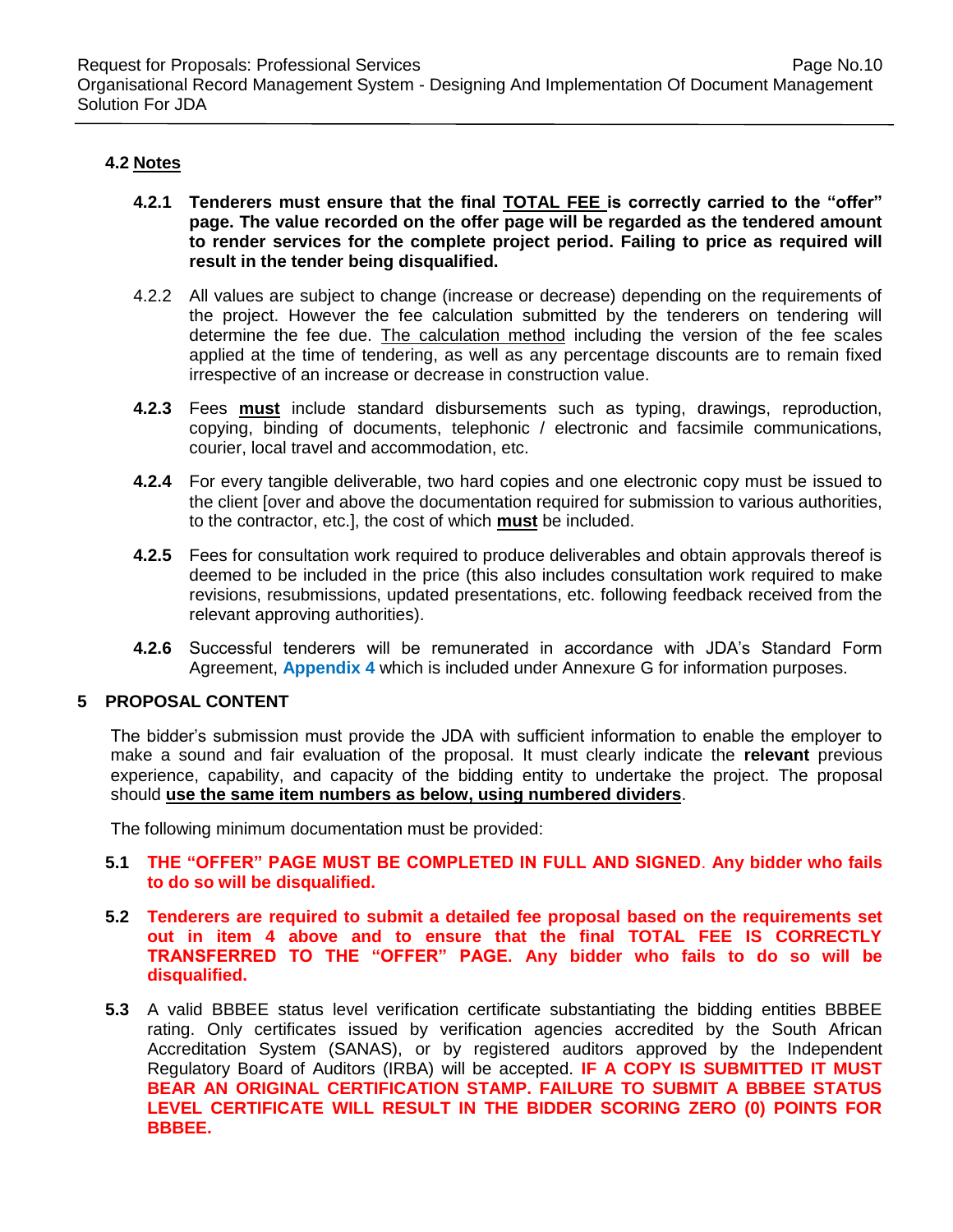#### **An EME must submit a sworn affidavit confirming the following:**

- **Annual turnover revenue of R10 million or less; and**
- **Level of black ownership**

#### **Any misrepresentation in terms of the above constitutes a criminal offence as set out in the B-BBEE Act as amended.**

- **5.4** Company registration documents.
- **5.5** A certified copy of the bidder's Professional Indemnity Insurance certificate indicating the maximum value per claim in an insurance period, the applicable excess, and the expiry date. A minimum cover of R2m is required for this project.
- **5.6** A copy of the bidding entity's current municipal rates account in the name of the bidding entity or alternatively in the names of the directors / partners of the bidding entity. A lease agreement will also suffice.
- **5.7** Audited financial statements for the past three financial years.
- **5.8** Details of directors / partners / members and shareholders with certified copies of their identity documents.
- **5.9** The bidding entity's certificates of professional membership/s to industry bodies.
- **5.10** A detailed approach and methodology statement wherein the approach to be followed in each stage of the design and construction process is outlined with clear identification of the deliverables in each stage. This section should show the tenderer's understanding of the process and input required towards the completion of the required services.
- **5.11** The forms A to E, I, J and H annexed, must be scrutinized, completed in full and submitted together with your quotation. Annexure F is for information purposes only.
- **5.12** A corporate brochure alternatively a brief summary of the entity's background.
- **5.13** Provide information on the individuals who will be assigned to **this project (NOT the entire company)**. The following **must** be addressed :
	- Organogram (Annexure I).
	- Role/s and Responsibility/ies on this Project.
	- Relevant Qualifications and attach Proof hereof.
	- Number of Years of Relevant Experience in the Industry **and** in the Proposed Role.
	- Detailed CV's for each Member of the Team noting their specific Relevant Project Experience [**Project Description, Role and Responsibilities, Project Value**]
	- Individual Memberships to Professional Associations and attach Proof hereof.
- **5.14** A schedule of completed contracts of a **similar** nature to this project i.e. the Design & Implementation of Record Management Systems preferable within a public entity. The following details **must** be included on the schedule (annexure J):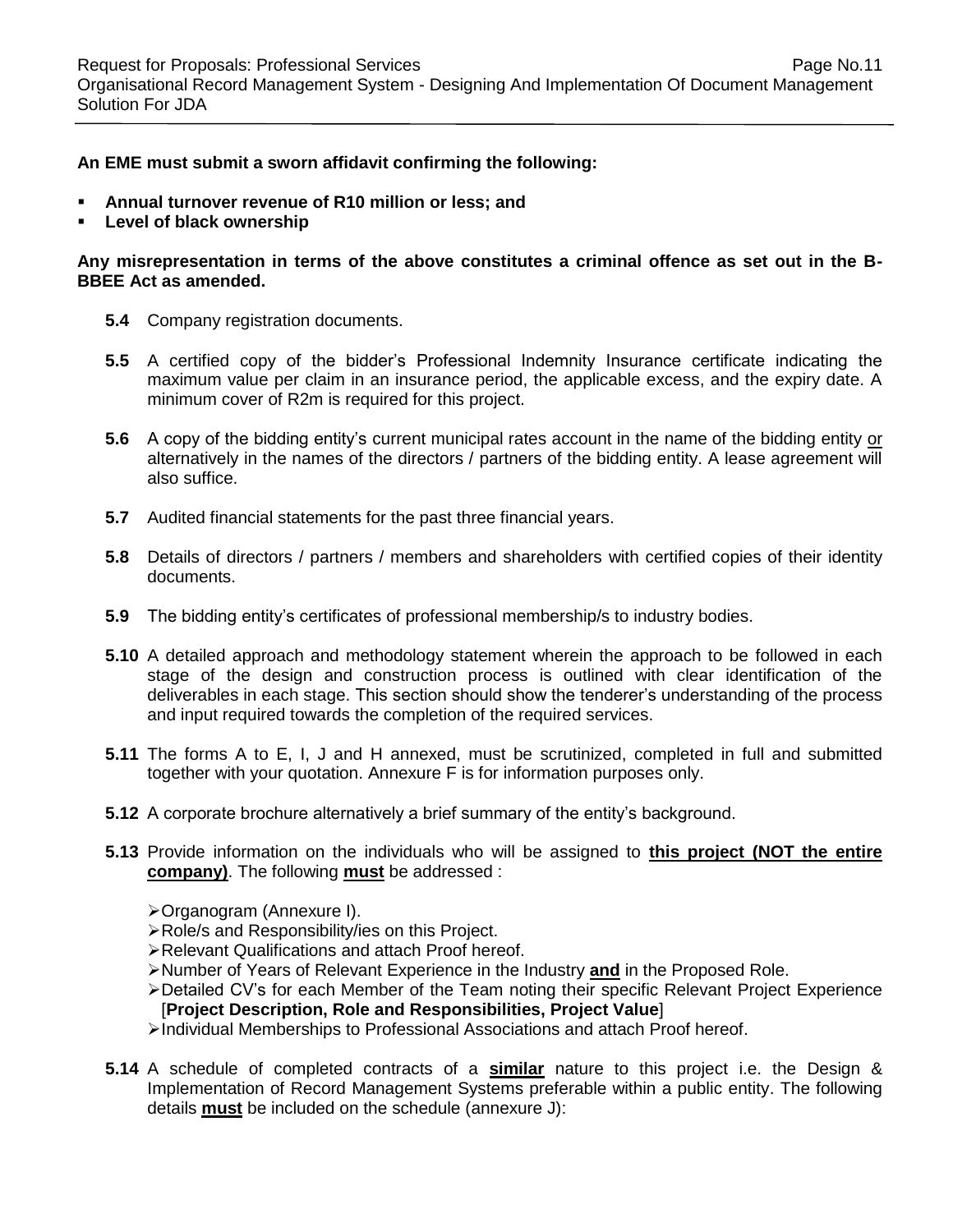Request for Proposals: Professional Services **Page No.12** Page No.12 Organisational Record Management System - Designing And Implementation Of Document Management Solution For JDA

- $\triangleright$  Description of the Project.
- $\triangleright$  Service Rendered.
- Name of Employer / Client and their Representative's Contact Details.
- $\triangleright$  Cost of the Works.
- $\triangleright$  Fee obtained for Services.
- > Date of Completion.
- Exter of Reference on the Client's Letterhead or with the Client's Company Stamp that confirms Project Scope of Work, Service Rendered and Project Value. *Practical completion certificates do not constitute as references.*

**Tenderers are to submit 2 copies of their proposal (1 original plus 1 copy).** 

#### **FAILURE TO COMPLY WITH THE REQUIREMENTS IN ITEM 6 WILL RESULT IN TENDERERS BEING DISQUALIFIED FOR NON-COMPLIANCE OR NEGATIVELY SCORED IN THE TECHNICAL ASSESSMENT.**

#### **Note for Consortium and Joint Ventures**

- **EACH** party to a consortium and joint venture is to submit the requisite documents and / or information as requested in item 6 (ie.6.4-6.9, 6.11-6.12, and 6.14)
- An Agreement or Heads of Terms Recording the Arrangement between the Parties to The Consortium / Joint Venture is to be submitted.
- A Lead Consultant is to be appointed and noted in the submission.
- A Trust, Consortium or Joint Venture will qualify for points for their BBBEE Status Level as an Unincorporated Entity, provided that the entity submits their consolidated BBBEE Scorecard as if they were a Group Structure and that such a Consolidated BBBEE Scorecard is prepared for every separate Tender.

#### **Failure to comply with these conditions may invalidate your offer.**

#### **6 ASSESSMENT CRITERIA**

Submissions (responses to item 6 above) will be evaluated on the criteria to follow:

- Compliance
- Technical
- Price / BBBFF
- Risk Tolerance

#### **6.1 Compliance**

Bidders will be disqualified in the following instances;

- $\triangleright$  If any of its Directors are Listed on the Register of Defaulters;
- $\triangleright$  In the case of a Bidder who during the Last Five Years has failed to perform satisfactorily on previous contracts with the JDA or any other Organ of State after written notice was given to that Bidder that performance was unsatisfactory;
- $\triangleright$  Bidders who did not Complete, in Full, the Tender Offer Page (i.e. priced, all registration numbers provided and signed);
- > Bidders whose Tender Document has been completed in Pencil;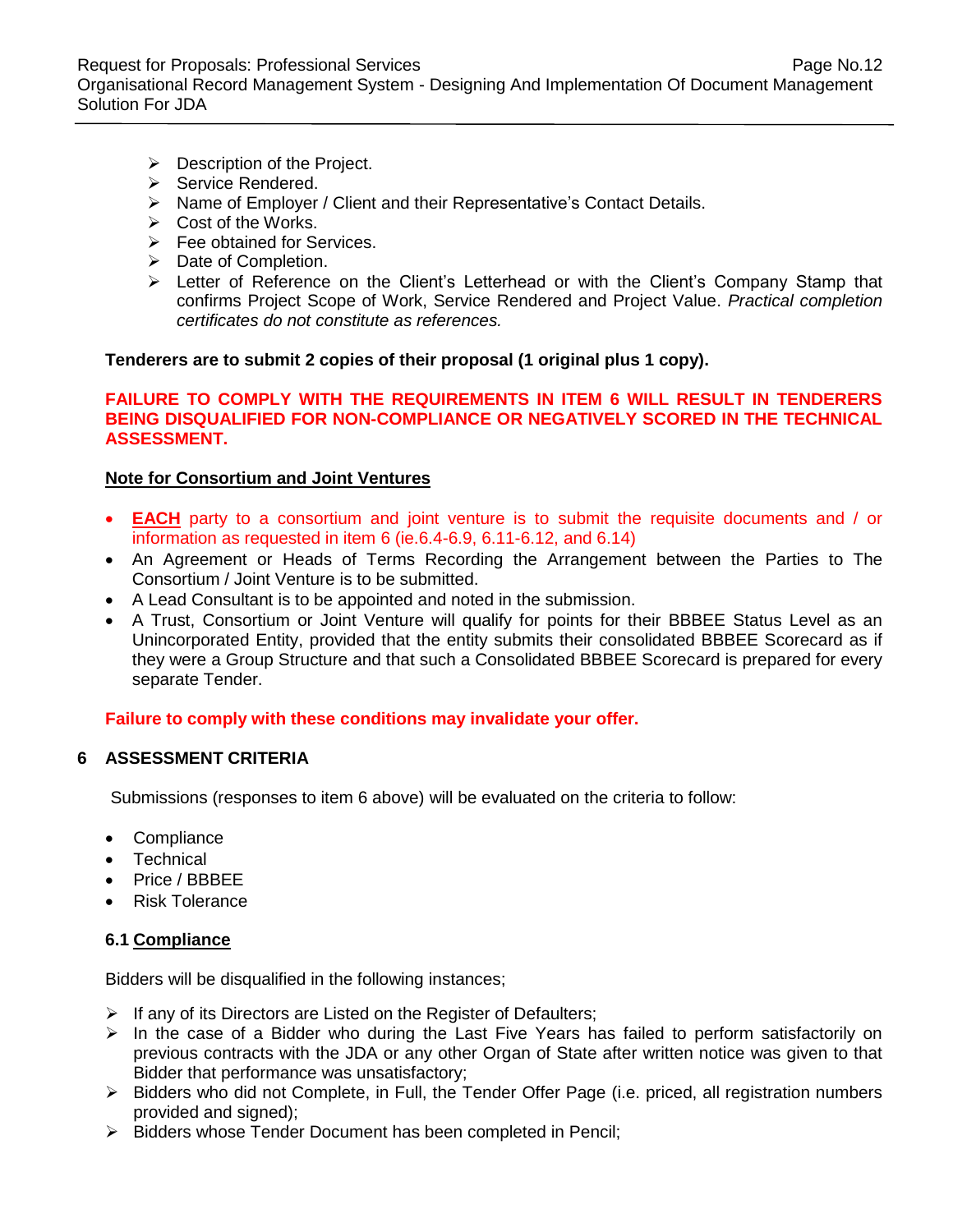- $\triangleright$  Bidders whose Document has been Faxed;
- $\triangleright$  Bidders whose Tender Document has been received after the Closing Time;
- $\triangleright$  Bidders whose Tender Document has not been Deposited in the Tender Box at the time of Closing;
- $\triangleright$  Bidders who fail to Price as required i.e. as stipulated in item 4 herein;
- $\triangleright$  Bidders who did not comply with any other Requirement as set out in the Tender Specifications;
- > Bidders who Failed to Attend the Compulsory Tender Briefing Session;
- $\triangleright$  Bidders who have any Directors that are in the Employment of the State.

#### **6.2 Technical**

The Technical Assessment is based on the Criteria Set-Out below namely (i) Key Returnable Documents, (Ii) Capability of the Proposed Key Team Members (i.e. Experience, Qualifications, and Memberships to Professional Associations per Item 5.13 above) and (iii) the Experience of the Company (i.e. Record Management System Design & Implementation Projects and References per Item 5.14 above).

Tenderers will have to submit compliant documents and score a minimum number of points in the Technical Evaluation in order to be considered further in the Evaluation Process.

#### **TOTAL POINTS: 240 MINIMUM POINTS REQUIRED: 168 Points or 70%.**

|                                                | <b>Total Points</b> | <b>Criteria</b>                                                                                                     | <b>Description of</b><br><b>Criteria</b>                                                   | <b>Points</b>  |
|------------------------------------------------|---------------------|---------------------------------------------------------------------------------------------------------------------|--------------------------------------------------------------------------------------------|----------------|
| A<br><b>Key Returnable</b><br><b>Documents</b> | 40                  | Registration<br>Company<br>Documents.                                                                               | Points will only<br>be<br>allocated<br>for<br>key<br>documents<br>returnable<br>submitted. | $\overline{2}$ |
|                                                |                     | of<br>Professional<br>Proof<br>Indemnity Insurance of<br>Minimum R5M.                                               |                                                                                            | $\overline{2}$ |
|                                                |                     | Municipal<br>Current<br>Account.                                                                                    |                                                                                            | $\overline{2}$ |
|                                                |                     | Years<br>of Audited<br>3<br><b>Financial Statements.</b>                                                            |                                                                                            | $\overline{2}$ |
|                                                |                     | Certified<br>Copies<br><b>of</b><br><b>Partners</b><br><b>Directors</b><br>$\sqrt{2}$<br><b>Identity Documents.</b> |                                                                                            | $\overline{2}$ |
|                                                |                     | Entity's<br>The Bidding<br><b>Certificates</b><br>$\alpha$<br>Membership/s to Industry<br>Bodies.                   |                                                                                            | $\overline{2}$ |
|                                                |                     | Approach<br>and<br>Methodology.                                                                                     |                                                                                            | 20             |
|                                                |                     | Forms A to E, I and J<br>Completed in Full and<br>Signed.                                                           |                                                                                            | 8              |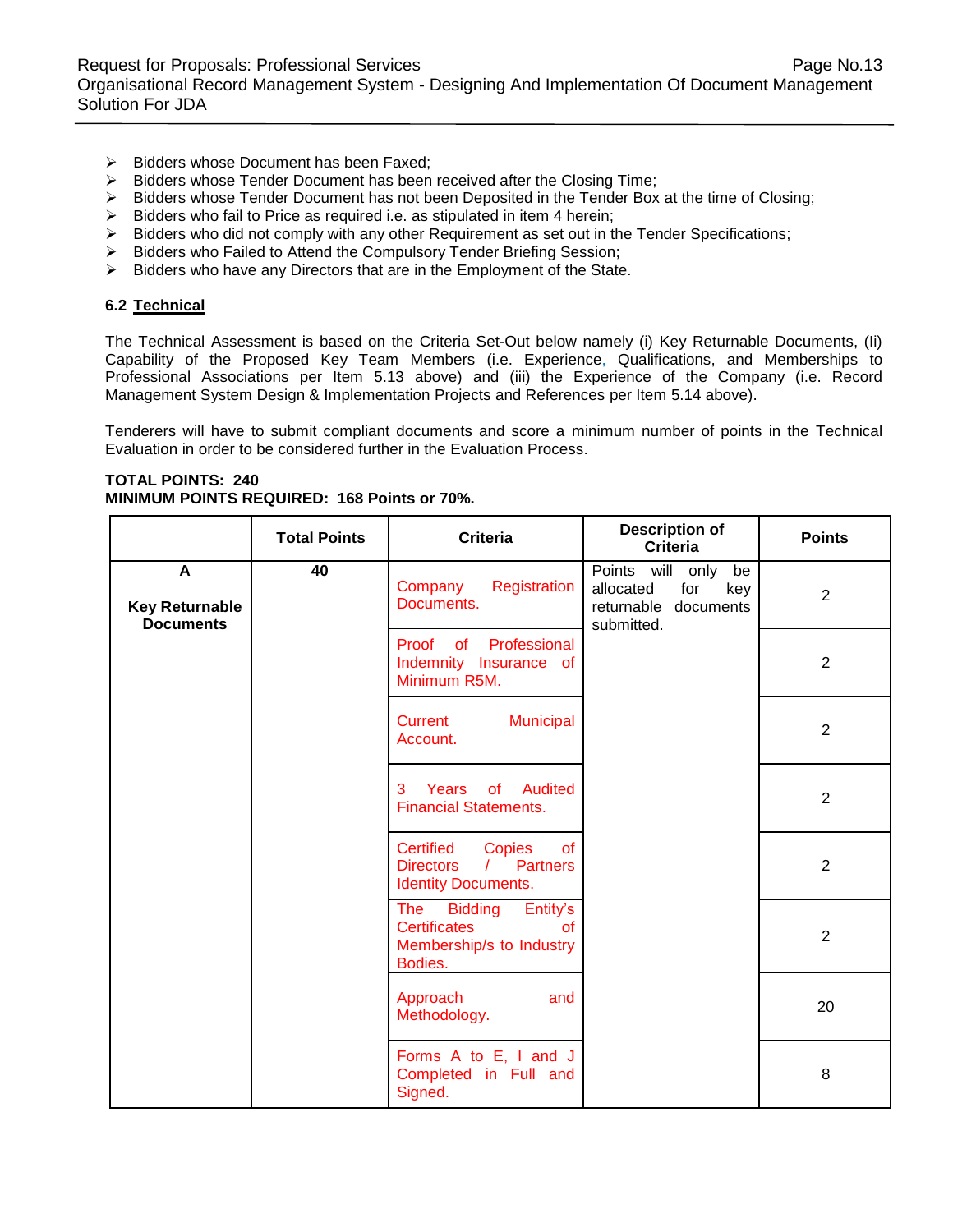Request for Proposals: Professional Services **Page No.14** Page No.14 Organisational Record Management System - Designing And Implementation Of Document Management Solution For JDA

|                                                                                       | <b>Total Points</b>             | <b>Criteria</b>                                                                                                                                                                                                                                                                                                              | <b>Description of</b><br><b>Criteria</b>                                                                                                                                                                                                                                                                                                                                                                                                                                                                                                                                                                     | <b>Points</b> |
|---------------------------------------------------------------------------------------|---------------------------------|------------------------------------------------------------------------------------------------------------------------------------------------------------------------------------------------------------------------------------------------------------------------------------------------------------------------------|--------------------------------------------------------------------------------------------------------------------------------------------------------------------------------------------------------------------------------------------------------------------------------------------------------------------------------------------------------------------------------------------------------------------------------------------------------------------------------------------------------------------------------------------------------------------------------------------------------------|---------------|
| B<br><b>Capability of</b><br><b>Proposed Key</b><br><b>Personnel Per</b><br>Item 6.13 | A Total of 100<br><b>Points</b> |                                                                                                                                                                                                                                                                                                                              | Points will<br>only<br>be<br>for<br>allocated<br>experience<br>on<br>Designing,<br>Implementing<br>&<br>Managing<br>Records<br>Management Systems.                                                                                                                                                                                                                                                                                                                                                                                                                                                           |               |
| B <sub>1</sub>                                                                        |                                 |                                                                                                                                                                                                                                                                                                                              | If any of the<br>following information<br>is not provided, zero<br>points will be<br>awarded:                                                                                                                                                                                                                                                                                                                                                                                                                                                                                                                |               |
| Detailed CVs<br>indicating Track<br>Record of the<br>proposed Key<br>Team Members.    |                                 | A team of experienced<br>Management<br>Records<br>Design<br><b>Systems</b><br>Specialists<br>with<br>a<br>minimum of 10 years'<br>experience in Records<br>Management<br>Systems<br>Design & Implementation<br>experience, preferable in<br>government<br>and<br>municipalities<br>including<br><b>State Owned Entities.</b> | • CV's provided must<br>the<br>be<br>as<br>per<br>Resources<br>Recorded<br>the<br>on<br>Organogram.<br>• CV's must clearly<br>Show<br>Records<br>Management<br>Systems<br>Project<br>experience.<br>• CV's must clearly<br>the<br>show<br>role<br>the<br>executed<br>by<br>Resource on said<br>Records<br>Management<br>Systems Projects.<br>• CV's must clearly<br>show the Values of<br>said<br>Records<br>Management<br>Systems Projects.<br><b>The</b><br>should<br>team<br>comprise of people<br>with<br>all<br><b>Records</b><br><b>Management</b><br><b>Systems</b><br><b>Design</b><br>competencies. | 50            |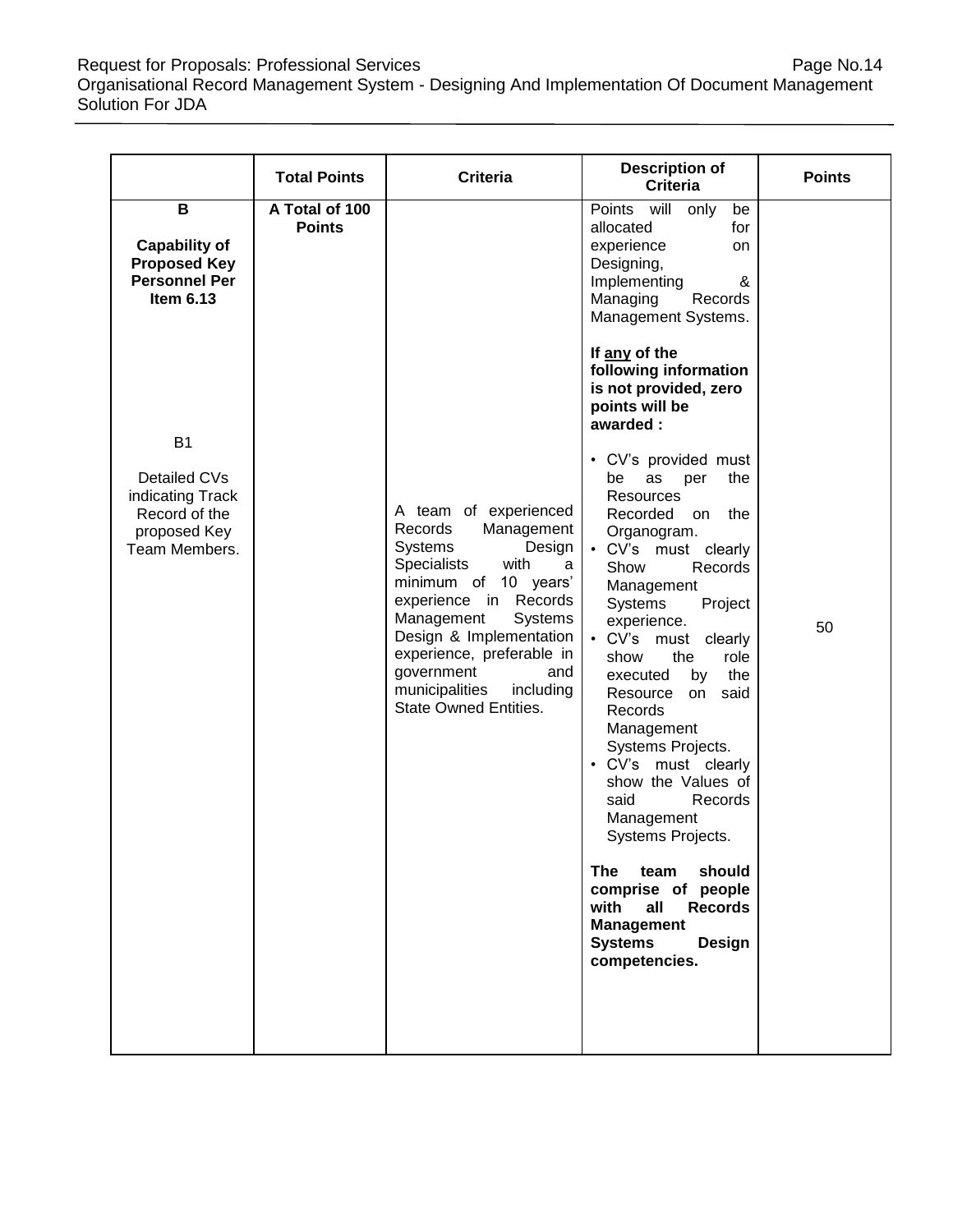Request for Proposals: Professional Services **Page No.15** Page No.15 Organisational Record Management System - Designing And Implementation Of Document Management Solution For JDA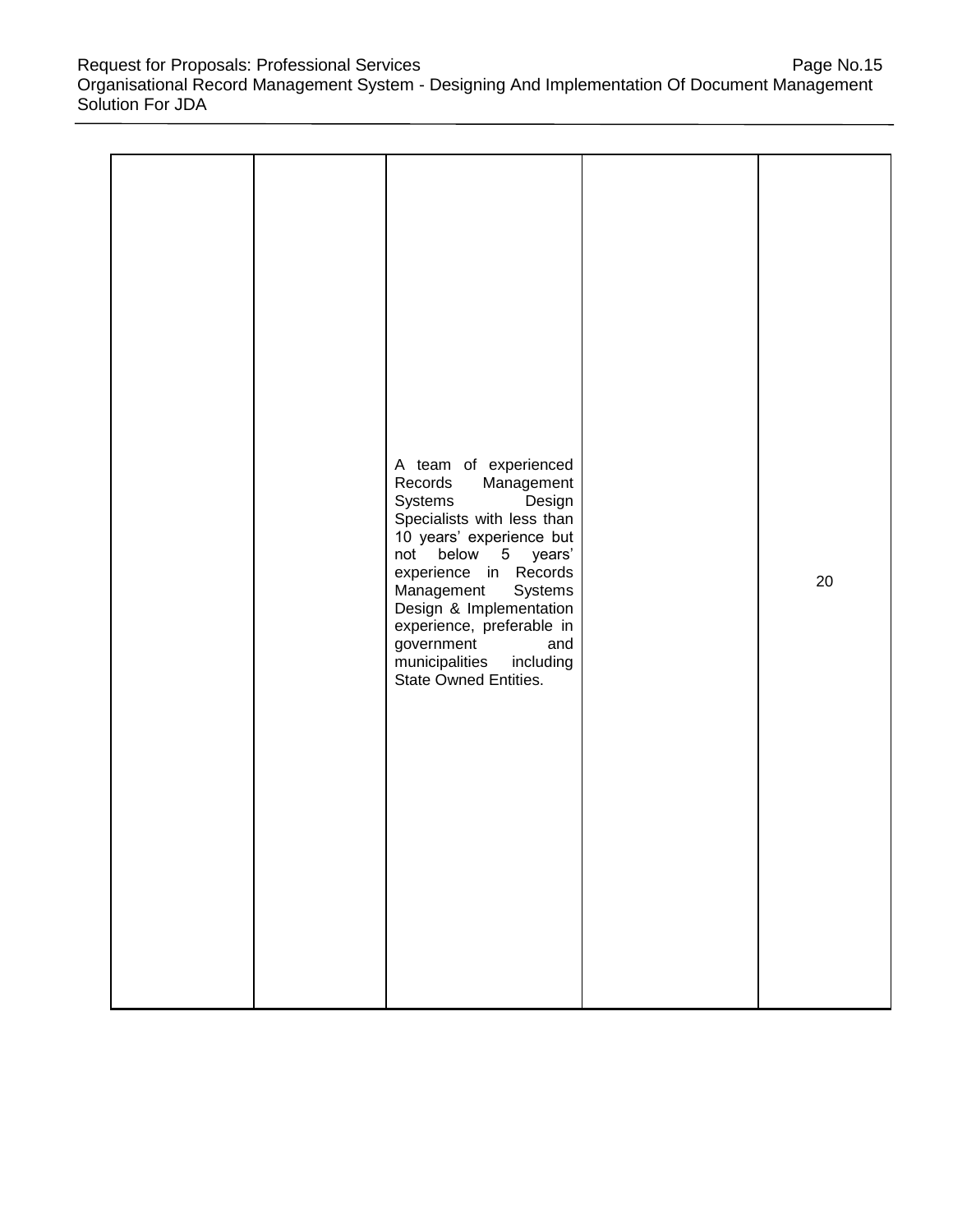Request for Proposals: Professional Services **Page No.16** Page No.16 Organisational Record Management System - Designing And Implementation Of Document Management Solution For JDA

| <b>B2</b><br>Copies of<br>Qualifications and<br>Memberships to<br>Professional<br>Bodies are<br>required for the<br>proposed Team<br>Members. |                                                                                                                                                                                                                                                                         | Points will<br>only<br>be<br>allocated for proposed<br>members with<br>team<br>the<br>relevant<br>qualifications<br>and<br>memberships<br>(advantageous).<br>If<br>proofs<br>no<br>of<br><b>Qualifications</b><br>arel |    |
|-----------------------------------------------------------------------------------------------------------------------------------------------|-------------------------------------------------------------------------------------------------------------------------------------------------------------------------------------------------------------------------------------------------------------------------|------------------------------------------------------------------------------------------------------------------------------------------------------------------------------------------------------------------------|----|
|                                                                                                                                               | <b>Relevant qualifications</b><br>memberships<br>&<br>(advantageous) aligned<br>to Archives & Records<br><b>Management</b><br>and<br>expertise - for sound<br>understanding of the<br>different concepts and<br>principles in archives<br>and<br>records<br>management. | attached, Zero Points<br>will be awarded.                                                                                                                                                                              | 30 |
|                                                                                                                                               |                                                                                                                                                                                                                                                                         |                                                                                                                                                                                                                        |    |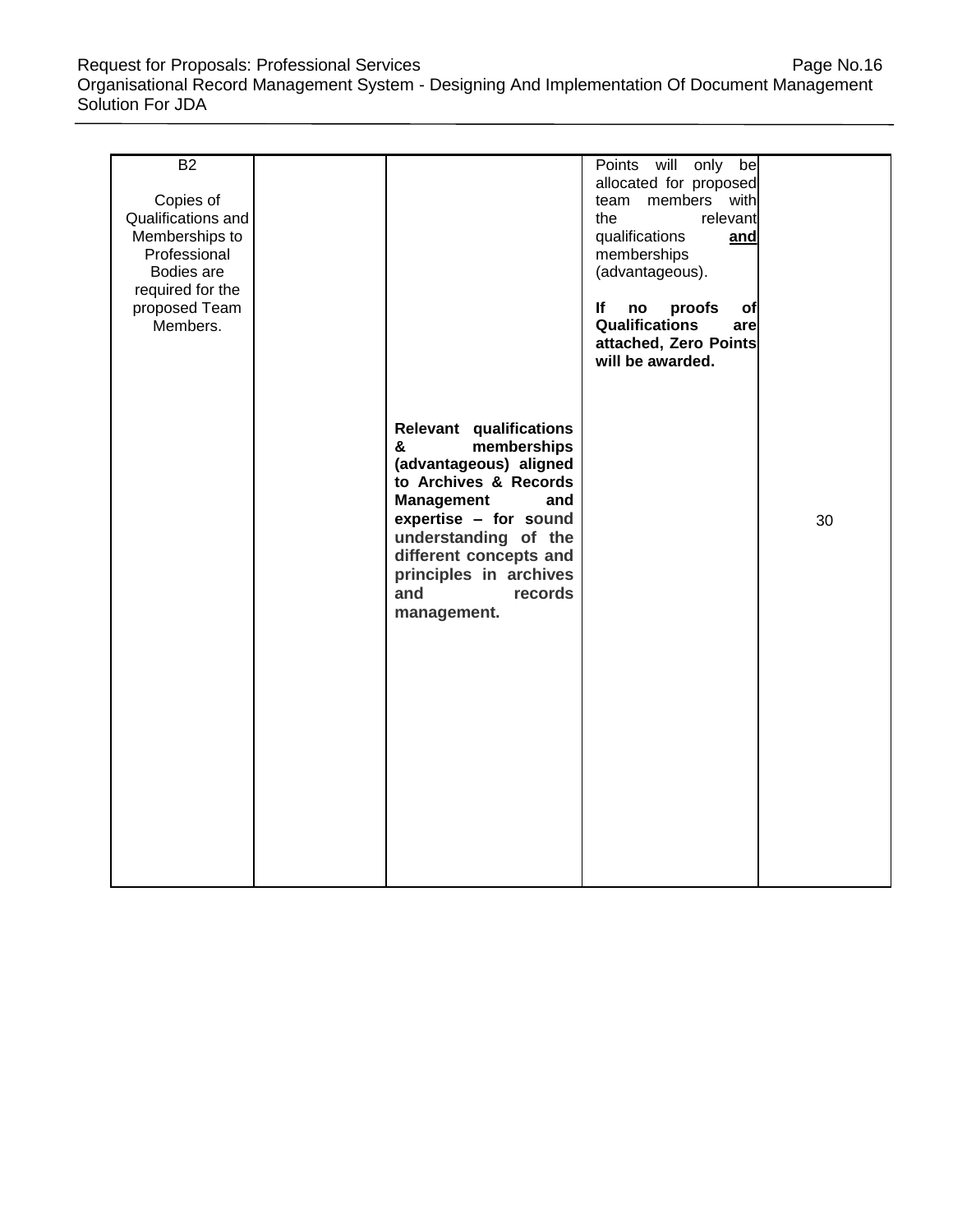Request for Proposals: Professional Services **Page No.17** Negle No.17 Organisational Record Management System - Designing And Implementation Of Document Management Solution For JDA

|                                                                     | <b>Total Points</b>                                                                                                                                                                                                                                            | <b>Criteria</b>                                                                                                                                                                                                                      | <b>Description of</b><br><b>Criteria</b>                                                                                                                                                                                                                                                                                                                                                                                  | <b>Points</b> |
|---------------------------------------------------------------------|----------------------------------------------------------------------------------------------------------------------------------------------------------------------------------------------------------------------------------------------------------------|--------------------------------------------------------------------------------------------------------------------------------------------------------------------------------------------------------------------------------------|---------------------------------------------------------------------------------------------------------------------------------------------------------------------------------------------------------------------------------------------------------------------------------------------------------------------------------------------------------------------------------------------------------------------------|---------------|
| $\overline{\mathbf{c}}$<br>Company<br>experience per<br>Item 6.14 : | A Total of 100<br><b>Points</b><br>is<br>achievable<br>under Section<br>$C$ (C1 + C2)<br>Company<br>Experience.<br>A Total of 50<br>Points<br>is.<br>achievable for<br>Company<br>experience<br>in<br>similar<br>completed<br>Projects<br>under<br>Section C1. | Five or More Projects<br>Completed.                                                                                                                                                                                                  | Points will only be<br>allocated for Records<br>Management System<br>Design<br>&                                                                                                                                                                                                                                                                                                                                          | 50            |
| C <sub>1</sub>                                                      |                                                                                                                                                                                                                                                                | Three to Four Projects<br>Completed.                                                                                                                                                                                                 | Implementation related<br>Projects as listed in<br>the<br>schedule<br>requested in item 5.14<br>Project<br>Information                                                                                                                                                                                                                                                                                                    | 30            |
|                                                                     |                                                                                                                                                                                                                                                                | Two<br>Projects<br>One to<br>Completed.                                                                                                                                                                                              | contained elsewhere in<br>the tender submission<br>will not be considered.                                                                                                                                                                                                                                                                                                                                                | 10            |
| C <sub>2</sub>                                                      |                                                                                                                                                                                                                                                                | Five or More Satisfactory<br>References.                                                                                                                                                                                             | Points<br>will<br>only<br>be<br>allocated<br>forl<br>References on similar<br>Records Management<br>Systems<br>Projects<br>inl<br>Item $5.14$                                                                                                                                                                                                                                                                             | 50            |
|                                                                     | Three<br>Four<br>to<br>Satisfactory References.                                                                                                                                                                                                                | References must be<br>Client's<br>the<br>on<br>Letterhead<br>or on a<br>Document Stamped by<br>the Client and <b>must</b><br>confirm<br>Project<br>the<br>Description,<br>Services<br>Rendered, and Values<br>in order to obtain the | 30                                                                                                                                                                                                                                                                                                                                                                                                                        |               |
|                                                                     |                                                                                                                                                                                                                                                                | One to Two Satisfactory<br>References.                                                                                                                                                                                               | points.<br><b>Practical Completion</b><br><b>Certificates</b><br>orl<br><b>Appointment Letters</b><br>do not serve<br>as<br><b>Reference Letters.</b><br>If any of the required<br>information does not<br>appear<br>the<br>in.<br>Reference,<br>Zero<br>will<br><b>Points</b><br>bel<br>awarded.<br><b>Note that Completion</b><br>Certificates will not<br>qualify as References<br>and will be awarded<br>Zero Points. | 10            |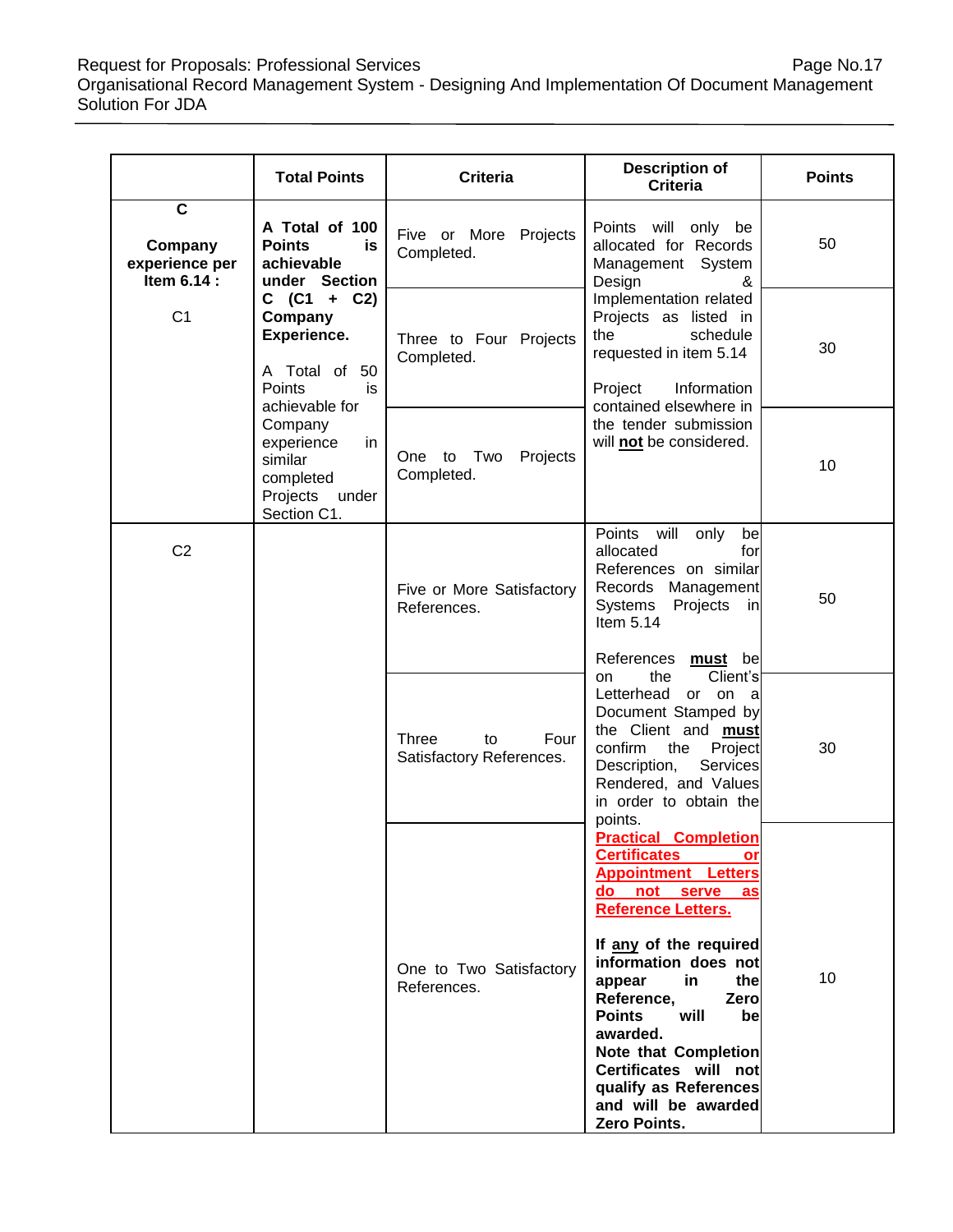#### **Note regarding the submission of reference letters from JDA for JDA projects :**

Should completed JDA Projects be listed, then bidders are not required to supply Reference Letters for those JDA listed Projects. Point will be awarded if the Projects meet the required criteria (i.e. Records Management Systems Projects completed in the past 5 years) and were satisfactorily completed.

#### **6.3 Price & Empowerment**

Having completed a Technical Evaluation, the Procedure for the Evaluation of Technically Qualifying Tenders is Method 2 (Price and Preferences). The Preference Point System assigns a score to each Tenderer based on the Tender Price and on the Tenderer's BBBEE Status. These Scores are combined to determine an overall Score for the Tender. The Tender with the Highest Score will be considered for acceptance.

The Preference Point System will be applied as follows:

- $\triangleright$  For Tenders up to R50 million
- 80 points are assigned to price
- Up to 20 points are assigned to BBBEE status per the table under item 7.3.1
- $\triangleright$  Points scored will be rounded off to the nearest 2 decimal places

#### **6.3.1 Points Awarded for BBBEE Status Level**

Points will be awarded for Empowerment (BBBEE), in accordance with the Preferential Procurement Regulations 2017 Published in Government Gazette No. 40553 dated 20 January 2017. The table overleaf is applicable in this regard:

| <b>B-BBEE Status Level</b>          | Number of Points  |
|-------------------------------------|-------------------|
| Of Contributor                      | Tenders up to R50 |
|                                     | million           |
|                                     | 20                |
| 2                                   | 18                |
| 3                                   | 14                |
| 4                                   | 12                |
| 5                                   | 8                 |
| 6                                   | 6                 |
|                                     |                   |
| 8                                   | $\mathbf{2}$      |
| <b>Non-Compliant</b><br>contributor |                   |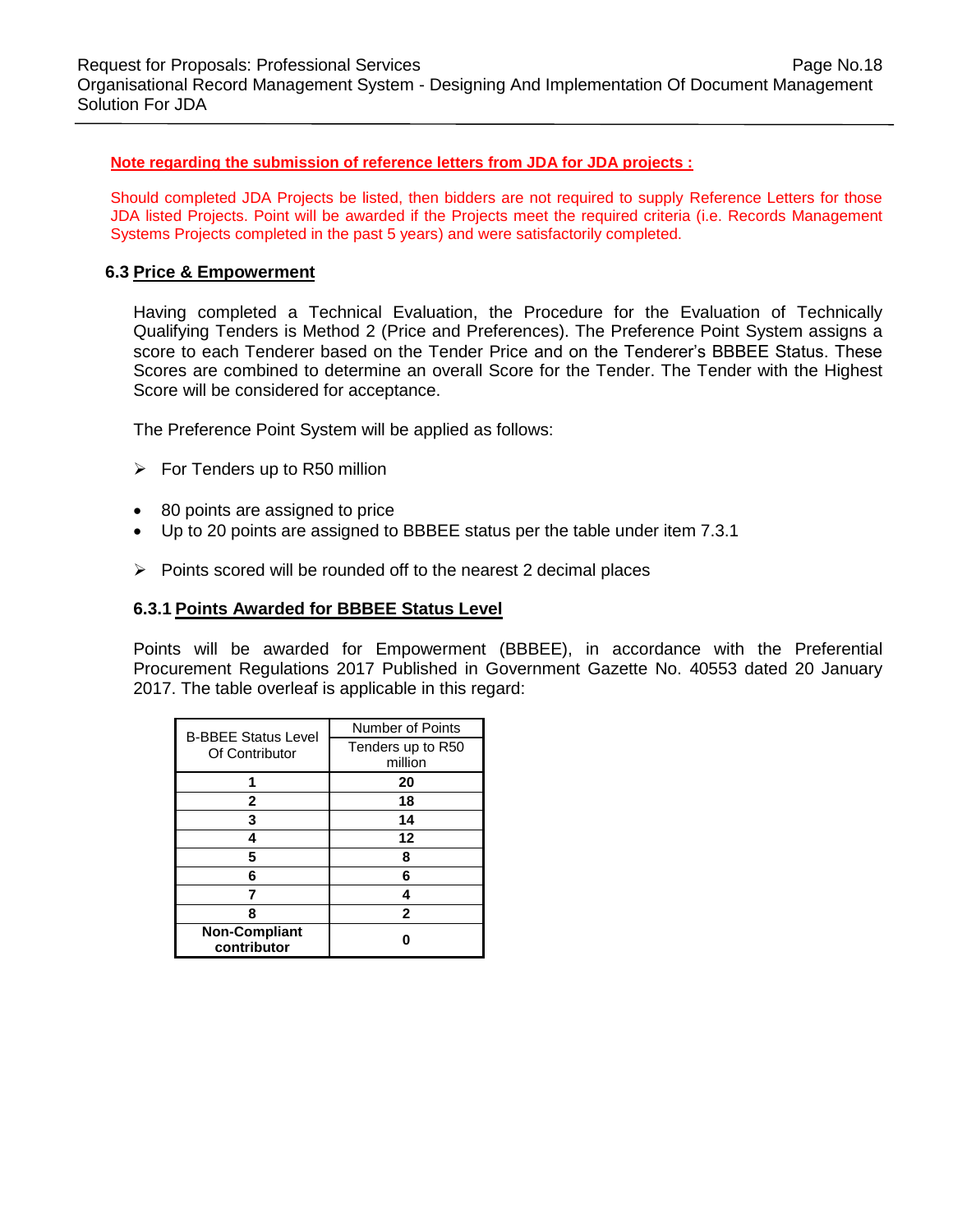Notes:

- **6.3.1.1** "B-BBEE Status Level of Contributor" means the B-BBEE Status received by a Measured Entity based on its Overall Performance using the relevant Scorecard contained in the Codes of Good Practice on Black Economic Empowerment, issued in terms of Section 9(1) of the Broad-Based Black Economic Empowerment Act (Act No.53 of 2003).
- **6.3.1.2** Tenderers must submit their Original and Valid B-BBEE Status Level Verification Certificate substantiating their B-BBEE Rating. Certificates issued by either Verification Agencies Accredited by the South African Accreditation System (SANAS) or by Registered Auditors approved by the Independent Regulatory Board for Auditors (IRBA) are acceptable. **IF A COPY IS SUBMITTED IT MUST BEAR AN ORIGINAL CERTIFICATION STAMP. FAILURE TO SUBMIT A BBBEE STATUS LEVEL CERTIFICATE WILL RESULT IN THE BIDDER SCORING ZERO (0) POINTS FOR BBBEE.**
- **6.3.1.3** An EME must submit a Sworn Affidavit confirming the following:
	- Annual Turnover Revenue of R10 Million or Less; and
	- Level of Black Ownership.
	- Any misrepresentation in terms of bullet point above constitutes a Criminal Offence as set out in the B-BBEE Act as amended.
- **6.3.1.4** The submission of such Certificates must comply with the requirements of Instructions and Guidelines issued by the National Treasury and are in accordance with Notices published by the Department of Trade and Industry in the Government Gazette.
- **6.3.1.5** A Trust, Consortium or Joint Venture will qualify for Points for their B-BBEE Status Level as a Legal Entity, provided that the Entity submits their B-BBEE Status Level Certificate.
- **6.3.1.6** A Trust, Consortium or Joint Venture will qualify for Points for their B-BBEE Status Level as an Unincorporated Entity, provided that the Entity submits their Consolidated B-BBEE Scorecard as if they were a Group Structure and that such a Consolidated B-BBEE Scorecard is prepared for every separate Tender.
- **6.3.1.7** A Person will not be awarded Points for B-BBEE Status Level if it is indicated in the Tender Documents that such a Tenderer intends Sub-Contracting more than 25% of the Value of the Contract to any other Enterprise that does not qualify for at least the Points that such a Tenderer Qualifies for.
- **6.3.1.8** A Person awarded a Contract will not be permitted to Sub-Contract more than 25% of the Value of the Contract to any other Enterprise that does not have an Equal or Higher B-BBEE Status Level than the Person concerned.
- **6.3.1.9** No Tender will be awarded to a Bidder whose Tax Matters are not in order with SARS.
- **6.3.1.10** No Tender will be awarded to a Bidder who is not Registered on CSD.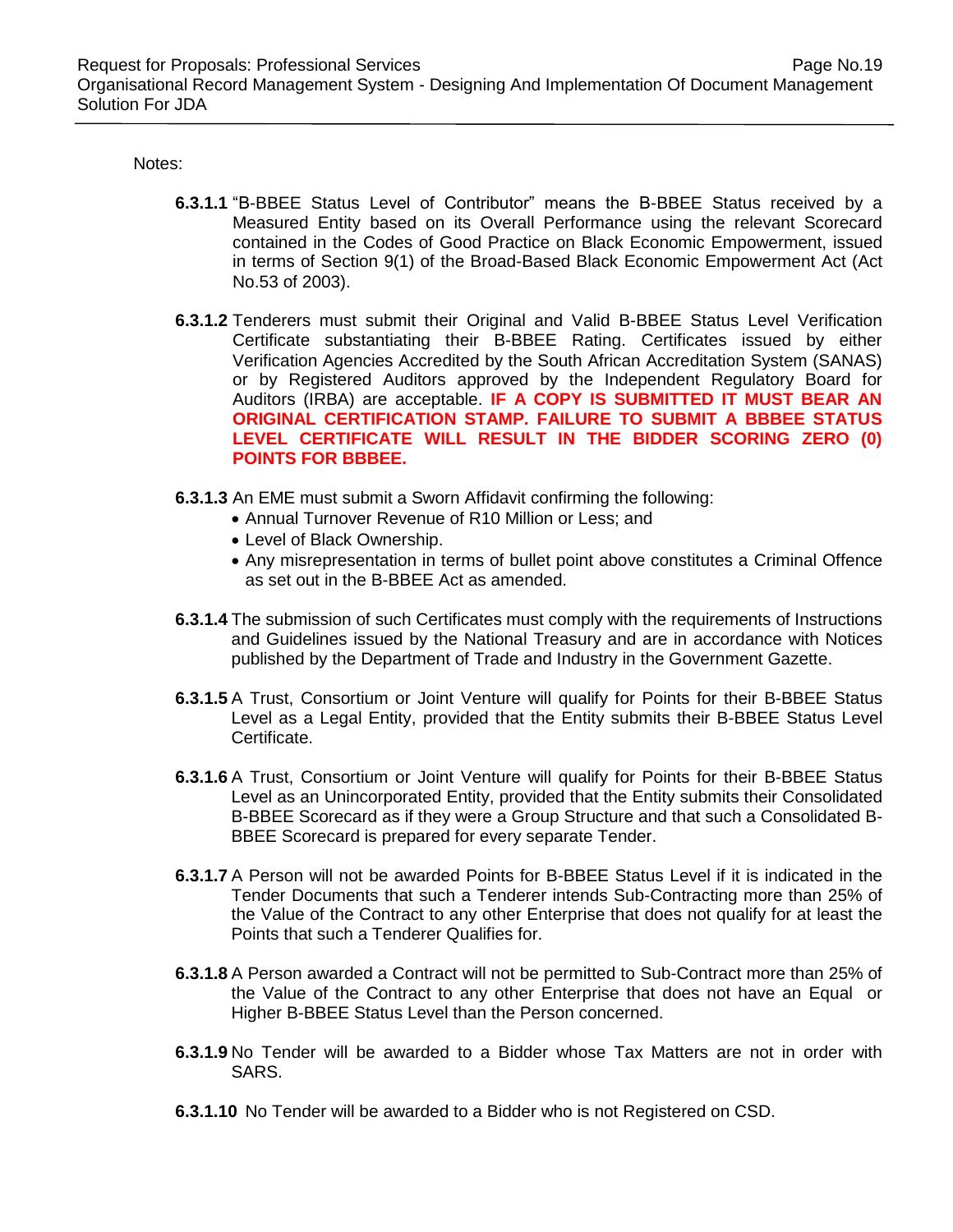#### **6.3.2** Formula for scoring tender price

The following Formula will be used to Calculate the Points for Price.

$$
P_s = X \left[ 1 - \frac{(Pt - P_{min})}{P_{min}} \right]
$$

Where

**P<sup>s</sup> =** Points Scored for Comparative Price of Tender under consideration.

**P<sup>t</sup> =** Comparative Price of Tender under consideration.

**Pmin** = Comparative Price of Lowest Acceptable Tender.

**X = Points** Assigned to Price.

7.3.3 The total preference points for a tender are calculated with the formula

**PP = P<sup>s</sup> + Pbee** Where

**PP** is the Total Number of Preference Points Scored by the Tenderer. **P<sup>s</sup>** is the Points Scored for the Comparative Price of the Tenderer, and **Pbee** is the Number of Points awarded to the Tenderer based on his Certified B-BBEE Status Level

#### **6.4 Risk Tolerance**

The JDA has adopted a Risk Tolerance Framework (RTF) which enjoins the JDA to consider its Risk Exposure to Contractors / Service Providers In Terms of the Number of Contracts Awarded to a Single Contractor / Service Provider in a particular Year.

In Terms of the Risk Tolerance Framework, the JDA determines the Risk Exposure as excessive in instances where the Value of the Contracts for **Individual Professional Service Providers** (e.g. Project Managers / Engineers / Quantity Surveyors / Consultants) is either:

- 1. The Greater of R8 Million or Four Contracts / Projects in the Current Financial Year Or
- 2. The Greater of R12 Million or Six Contracts / Projects over Two Financial Years (Current Year and Previous Financial Year).

And in instances where the Value of Contracts for **Multi-Disciplinary Professional Service Providers** (e.g. more than One Discipline / Service is provided by the same Bidder) is either:

- 1. The Greater of R12 Million or Six Contracts / Projects in the Current Financial year or
- 2. The Greater of R20 Million or Nine Contracts / Projects over Two Financial Years (Current Year and Previous Financial Year).

A Risk Analysis shall be undertaken on the Bidder with the Highest number of Points obtained, to determine whether the Tenderer does not exceed the JDA's Risk Framework Criteria as stated above. In other words, whether it falls within the ambit of the Risk Tolerance Framework as acceptable.

JDA reserves the right to award a contract to a Bidder who has exceeded the Threshold as stated above.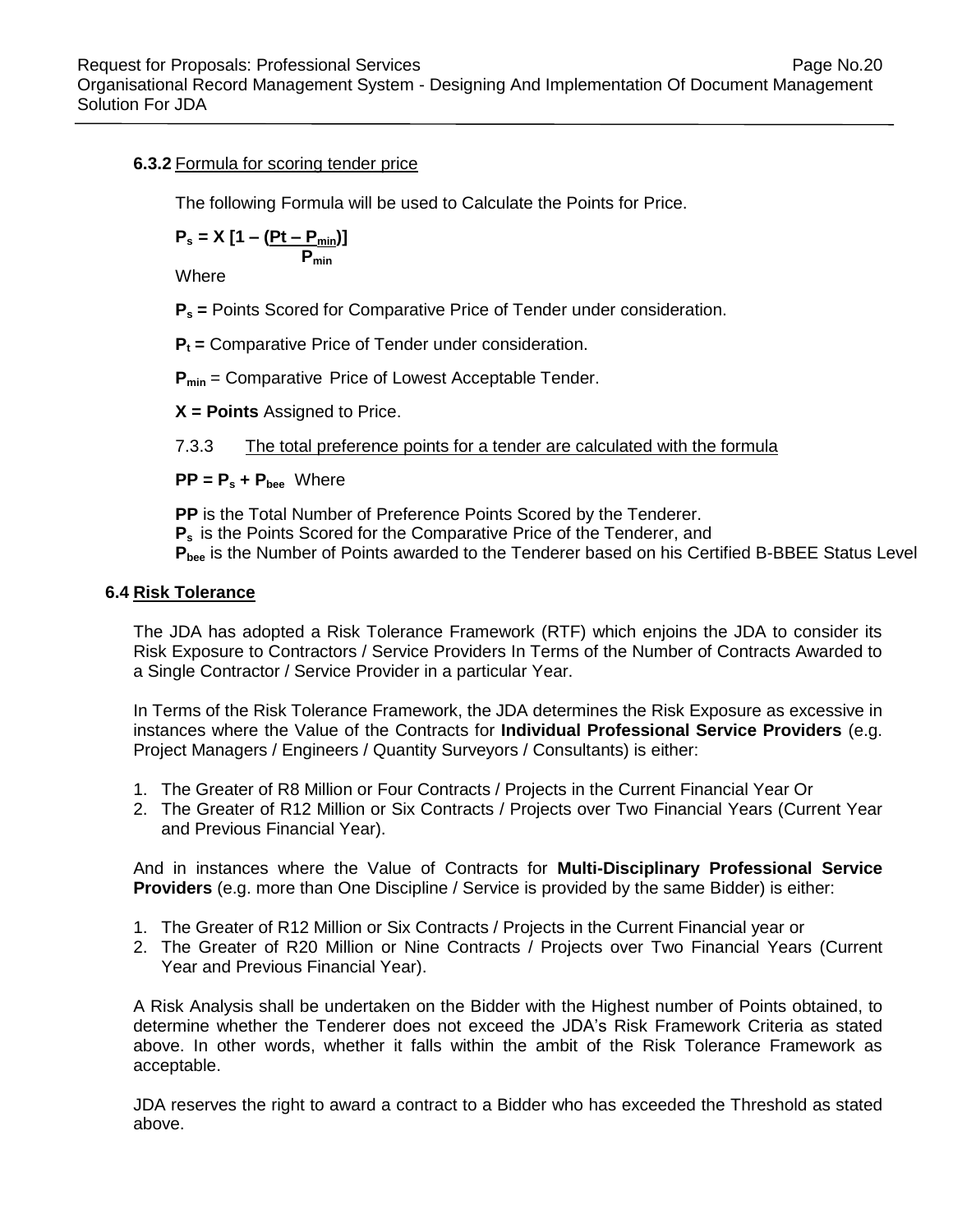#### **7 CLOSING DATE, TIME AND VENUE FOR SUBMISSIONS**

The Completed Tender Document shall be placed in a Sealed Envelope. The words:

#### **Record Management System**

must be Written / Typed Clearly on the Envelope.

The Envelope must be Deposited in the Tender Box at the **Johannesburg Development Agency, Ground Floor, The Bus Factory, No. 03 Helen Joseph Street (Formerly President Street), Newtown** only between the hours of 08H00 and 17H00**.**

#### **The Tender closes at 12h00 on the 18th December 2018.**

Bids will be Stamped on Receipt. There will be a public opening of Tenders from 12:00.

#### **NO LATE / TELEPHONIC / FAXED / POSTAL TENDERS WILL BE ACCEPTED OR CONSIDERED**.

The Johannesburg Development Agency's selection of qualifying Tenders shall be in the Johannesburg Development Agency's sole discretion and shall be final. The Johannesburg Development Agency does not bind itself to accept any particular Tender and no correspondence will be entered into.

Unsuccessful Bidders will have the opportunity to query the award or decision within twenty-one (21) calendar days from the day of Notification.

The Tender Offer Validity Period for this Tender is 90 Days.

Queries can be addressed in writing to: Nokukhanya Makhaye & Tumang Bokaba E-mail: [NMakhaye@jda.org.za](mailto:NMakhaye@jda.org.za) E-mail: [TBokaba@jda.org.za](mailto:TBokaba@jda.org.za)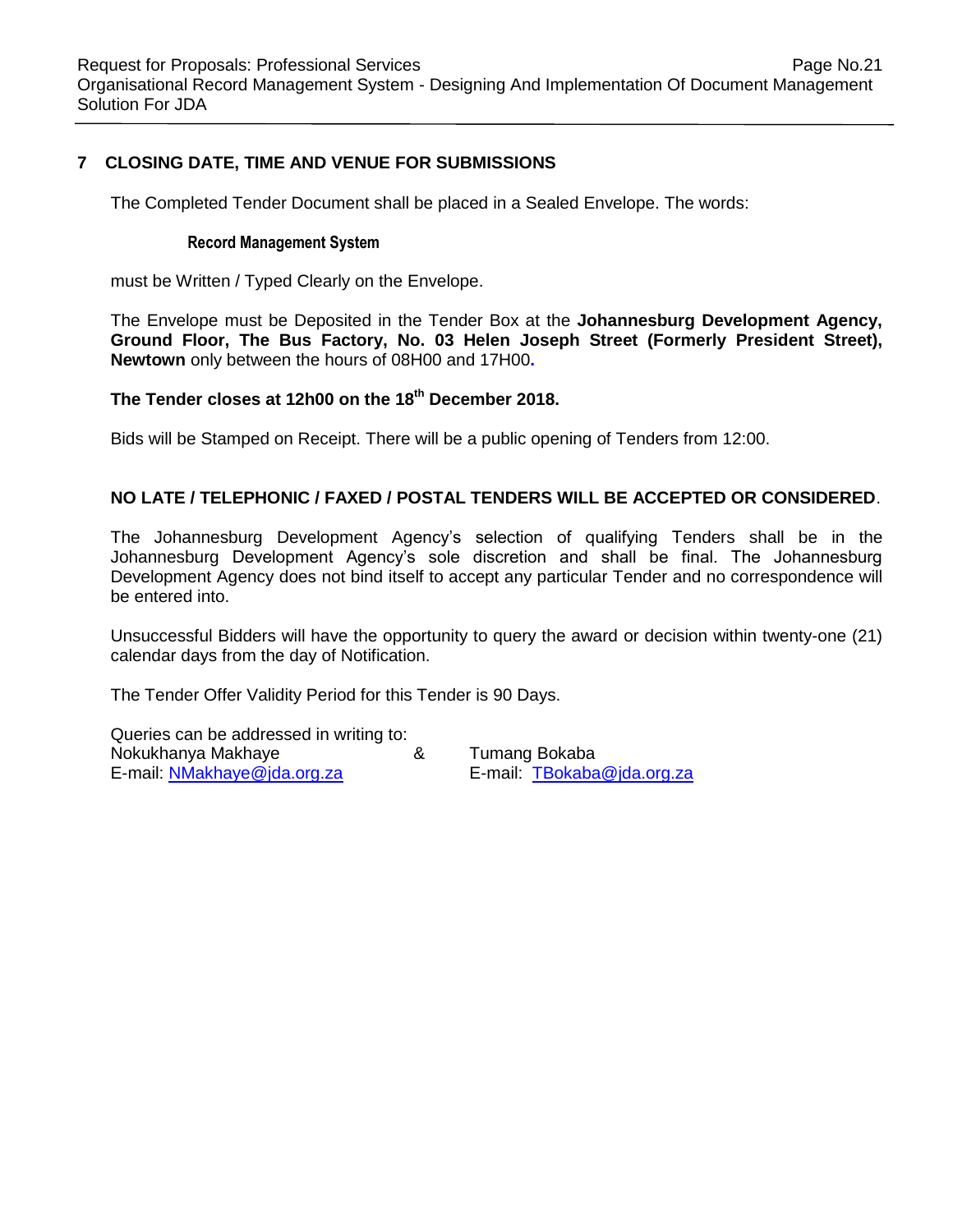# **ANNEXURE A: BUSINESS DECLARATION**

| <b>Tender/RFP Number</b>                                                          |                                                                                                                |
|-----------------------------------------------------------------------------------|----------------------------------------------------------------------------------------------------------------|
| <b>Tender/RFP Description</b>                                                     |                                                                                                                |
| <b>Name of Company</b>                                                            |                                                                                                                |
| <b>Contact Person</b>                                                             |                                                                                                                |
| <b>Postal Address</b>                                                             |                                                                                                                |
|                                                                                   |                                                                                                                |
| <b>Physical Address</b>                                                           |                                                                                                                |
|                                                                                   |                                                                                                                |
| <b>Telephone Number</b>                                                           |                                                                                                                |
| <b>Fax Number</b>                                                                 |                                                                                                                |
| <b>Cell Number</b>                                                                |                                                                                                                |
| <b>E-mail Address</b>                                                             |                                                                                                                |
| <b>Company/Enterprise Income</b><br><b>Tax Reference Number</b><br>a Partnership) | (Insert Personal Income Tax Number if a One Person Business and Personal Income Tax numbers of all Partners if |
|                                                                                   |                                                                                                                |
|                                                                                   |                                                                                                                |
| 1. Type of firm                                                                   |                                                                                                                |
| $\Box$ Partnership                                                                |                                                                                                                |
| $\Box$ One person business/sole trader                                            |                                                                                                                |
| $\Box$ Close corporation                                                          |                                                                                                                |
| $\Box$ Public company                                                             |                                                                                                                |
| $\Box$ Private company                                                            |                                                                                                                |
| (Tick one box)                                                                    |                                                                                                                |
|                                                                                   |                                                                                                                |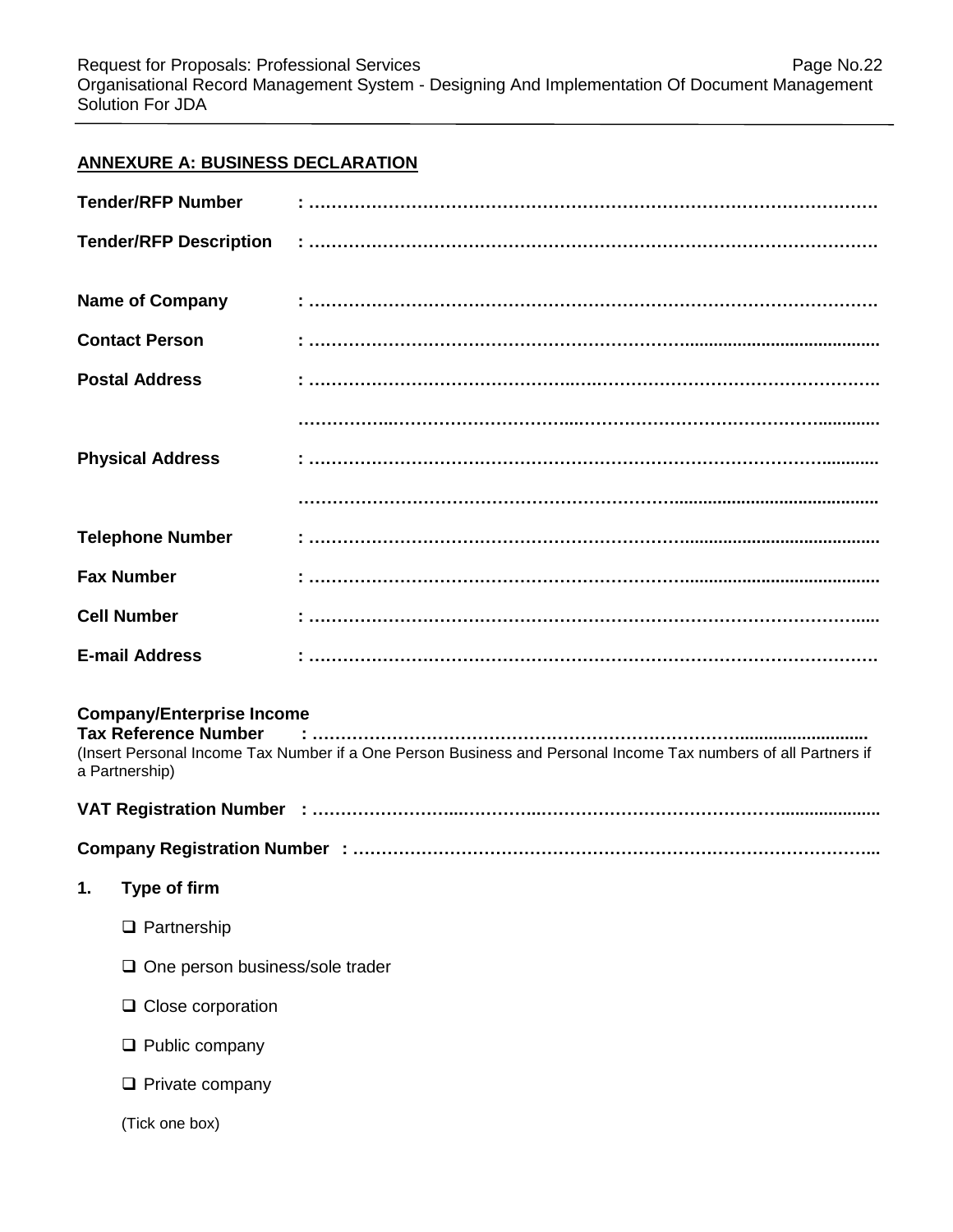Request for Proposals: Professional Services **Page No.23** Page No.23 Organisational Record Management System - Designing And Implementation Of Document Management Solution For JDA

| 2. | <b>Principal business activities</b>                                                                                                                                                |
|----|-------------------------------------------------------------------------------------------------------------------------------------------------------------------------------------|
|    |                                                                                                                                                                                     |
|    |                                                                                                                                                                                     |
|    |                                                                                                                                                                                     |
| 3. |                                                                                                                                                                                     |
| 4. | Detail all trade associations/professional bodies in which you have membership                                                                                                      |
|    |                                                                                                                                                                                     |
|    |                                                                                                                                                                                     |
| 5. | Did the firm exist under a previous name?                                                                                                                                           |
|    | $\Box$ Yes<br>$\square$ No                                                                                                                                                          |
|    | (Tick one box)                                                                                                                                                                      |
|    |                                                                                                                                                                                     |
| 6. | How many permanent staff members are employed by the firm?                                                                                                                          |
|    | <b>Full Time : </b>                                                                                                                                                                 |
|    | Part Time :                                                                                                                                                                         |
| 7. | In the case of a firm which renders services for different disciplines, how many permanent<br>staff members are employed by the firm in the discipline for which you are tendering: |
|    | <b>Full Time</b>                                                                                                                                                                    |
|    | <b>Part Time</b>                                                                                                                                                                    |
| 8. | What is the enterprise's annual turnover for the last three years and what is the estimated<br>turnover of current commitments from 1 July 2016 to 30 June 2017 (excl. VAT):        |

**R ……………………. Year ...............**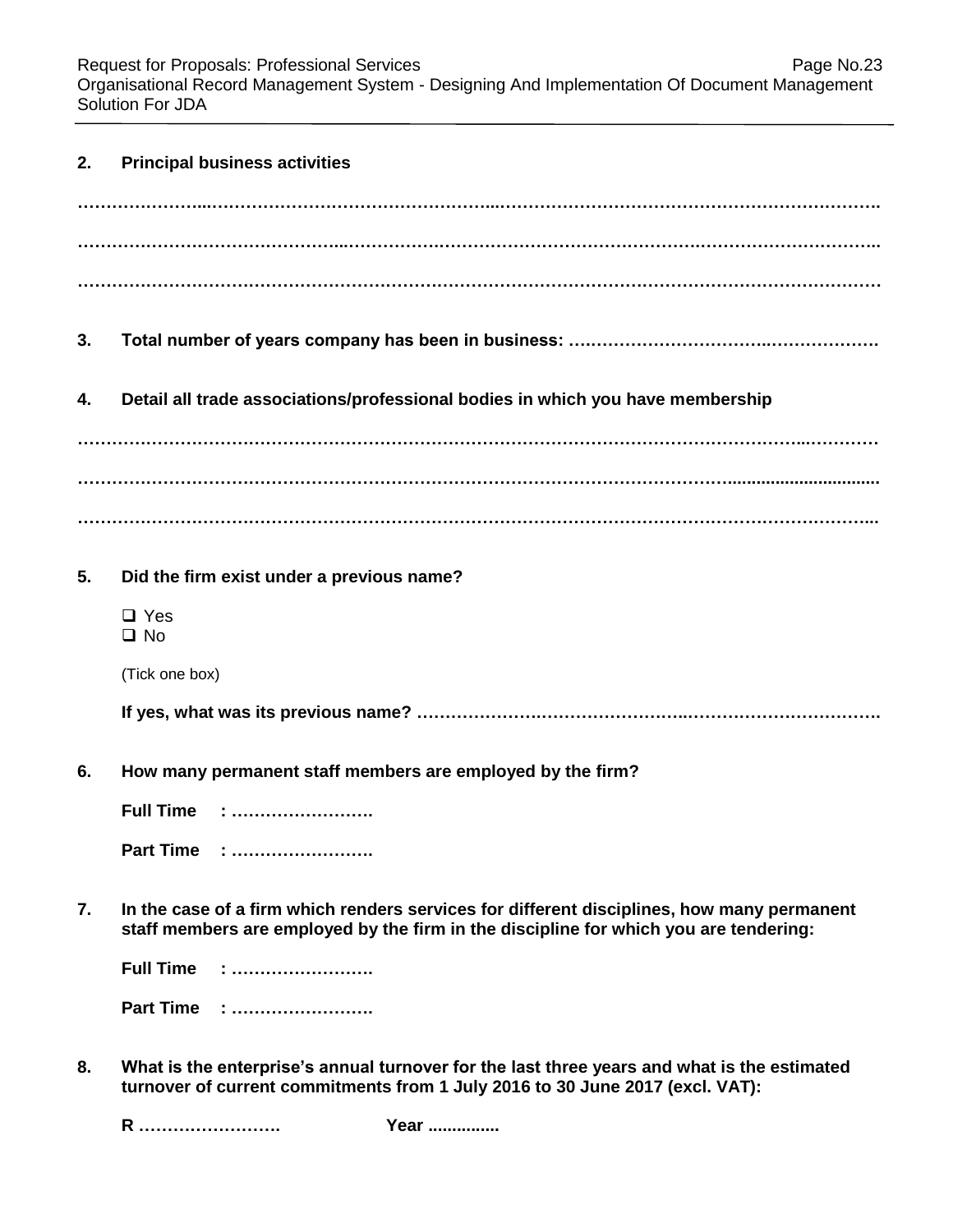| R | Year |
|---|------|
| R | Year |
| R | Year |

#### **9. List all contracts which your company is engaged in and have not yet completed:**

| <b>CONTRACT</b><br><b>DESCRIPTION</b> | <b>LOCATION</b> | <b>COMPANY/</b><br><b>EMPLOYER</b> | <b>PROJECT</b><br><b>VALUE</b> | <b>ESTIMATED</b><br><b>FEES</b> | <b>EXPECTED</b><br><b>COMPLETION</b><br>(MONTH &<br>YEAR) |
|---------------------------------------|-----------------|------------------------------------|--------------------------------|---------------------------------|-----------------------------------------------------------|
|                                       |                 |                                    |                                |                                 |                                                           |
|                                       |                 |                                    |                                |                                 |                                                           |
|                                       |                 |                                    |                                |                                 |                                                           |
|                                       |                 |                                    |                                |                                 |                                                           |
|                                       |                 |                                    |                                |                                 |                                                           |
|                                       |                 |                                    |                                |                                 |                                                           |
|                                       |                 |                                    |                                |                                 |                                                           |
|                                       |                 |                                    |                                |                                 |                                                           |
|                                       |                 |                                    |                                |                                 |                                                           |
|                                       |                 |                                    |                                |                                 |                                                           |

#### **10. Banking details**

I/We hereby request and authorize you to pay any amounts which may accrue to me/us to the credit of my/our account with the mentioned bank.

I/We understand that the credit transfers hereby authorized will be processed by computer through a system known as the *"ACB Electronic Fund Transfer Service"* and

I/We also understand that no additional advice of payment will be provided by my/our bank, but details of each payment will be printed on my/our bank statement or any accompanying voucher.

This authority may be cancelled by me/us giving **30 days**' notice in writing.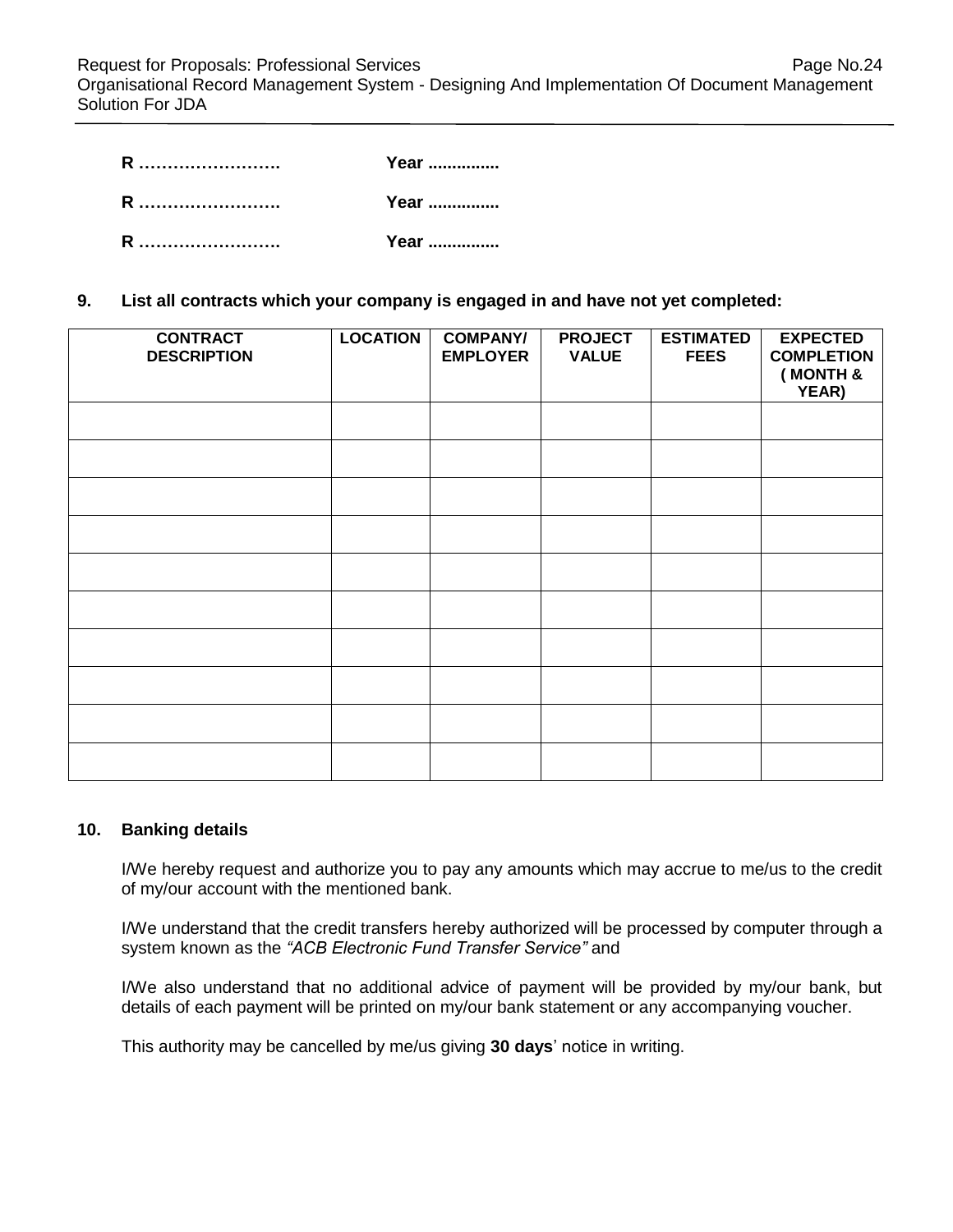| <b>BANK</b>            |  |
|------------------------|--|
| <b>BRANCH</b>          |  |
| <b>BRANCH CODE</b>     |  |
| <b>ACCOUNT NUMBER</b>  |  |
| <b>ACCOUNT HOLDER</b>  |  |
| <b>TYPE OF ACCOUNT</b> |  |
| <b>CONTACT PERSON</b>  |  |
| <b>CONTACT NUMBER</b>  |  |

*PLEASE INCLUDE ORIGINAL SIGNED AND STAMPED LETTER FROM THE BANK CONFIRMING THE COMPANY'S BANKING DETAILS, PHOTOSTAT COPIES AND LETTERS BEARING ELECTRONIC SIGNATURES WILL NOT BE ACCEPTABLE.*

**The undersigned, who warrants that he/she is duly authorised to do so on behalf of the company, affirms that the information furnished in response to this request for proposal is true and correct:**

| <b>SIGNATURE</b>    | ٠ |  |  |  |
|---------------------|---|--|--|--|
| <b>NAME IN FULL</b> |   |  |  |  |
| <b>CAPACITY</b>     |   |  |  |  |
|                     |   |  |  |  |
| <b>DATE</b>         |   |  |  |  |

**COMPANY STAMP**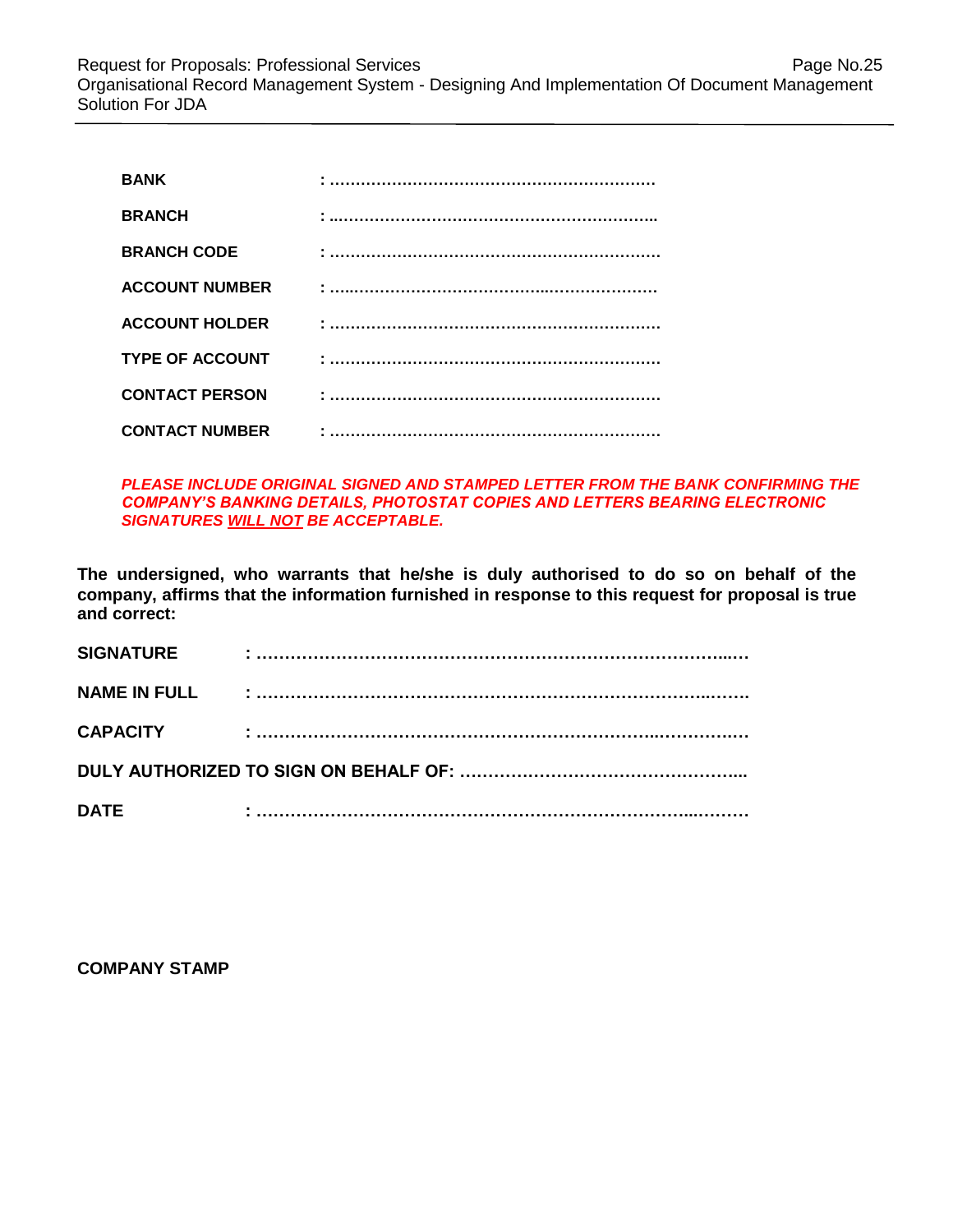#### **ANNEXURE B: DECLARATION OF INTEREST**

- 1. No bid will be accepted from persons in the service of the state\*.
- 2. Any person, having a kinship with persons in the service of the state, including a blood relationship, may make an offer or offers in terms of this invitation to bid. In view of possible allegations of favouritism, should the resulting bid, or part thereof, be awarded to persons connected with or related to persons in service of the state, it is required that the bidder or their authorised representative declare their position in relation to the evaluating/adjudicating authority.
- 3. In order to give effect to the above, the following questionnaire must be completed and submitted with the bid.

| 3.1 |                                                                                                                                                                         |          |
|-----|-------------------------------------------------------------------------------------------------------------------------------------------------------------------------|----------|
| 3.2 |                                                                                                                                                                         |          |
| 3.3 |                                                                                                                                                                         |          |
| 3.4 |                                                                                                                                                                         |          |
| 3.5 |                                                                                                                                                                         |          |
| 3.6 |                                                                                                                                                                         |          |
| 3.7 | The names of all directors / trustees / shareholders / members, their individual identity numbers and state<br>employee numbers must be indicated in paragraph 4 below. |          |
| 3.8 | Are you presently in the service of the state*                                                                                                                          | YES / NO |
|     | If yes, furnish particulars                                                                                                                                             |          |
|     |                                                                                                                                                                         |          |
|     |                                                                                                                                                                         |          |
| 3.9 | Have you been in the service of the state for the past twelve months?                                                                                                   | YES / NO |
|     | If yes, furnish particulars                                                                                                                                             |          |
|     |                                                                                                                                                                         |          |
|     |                                                                                                                                                                         |          |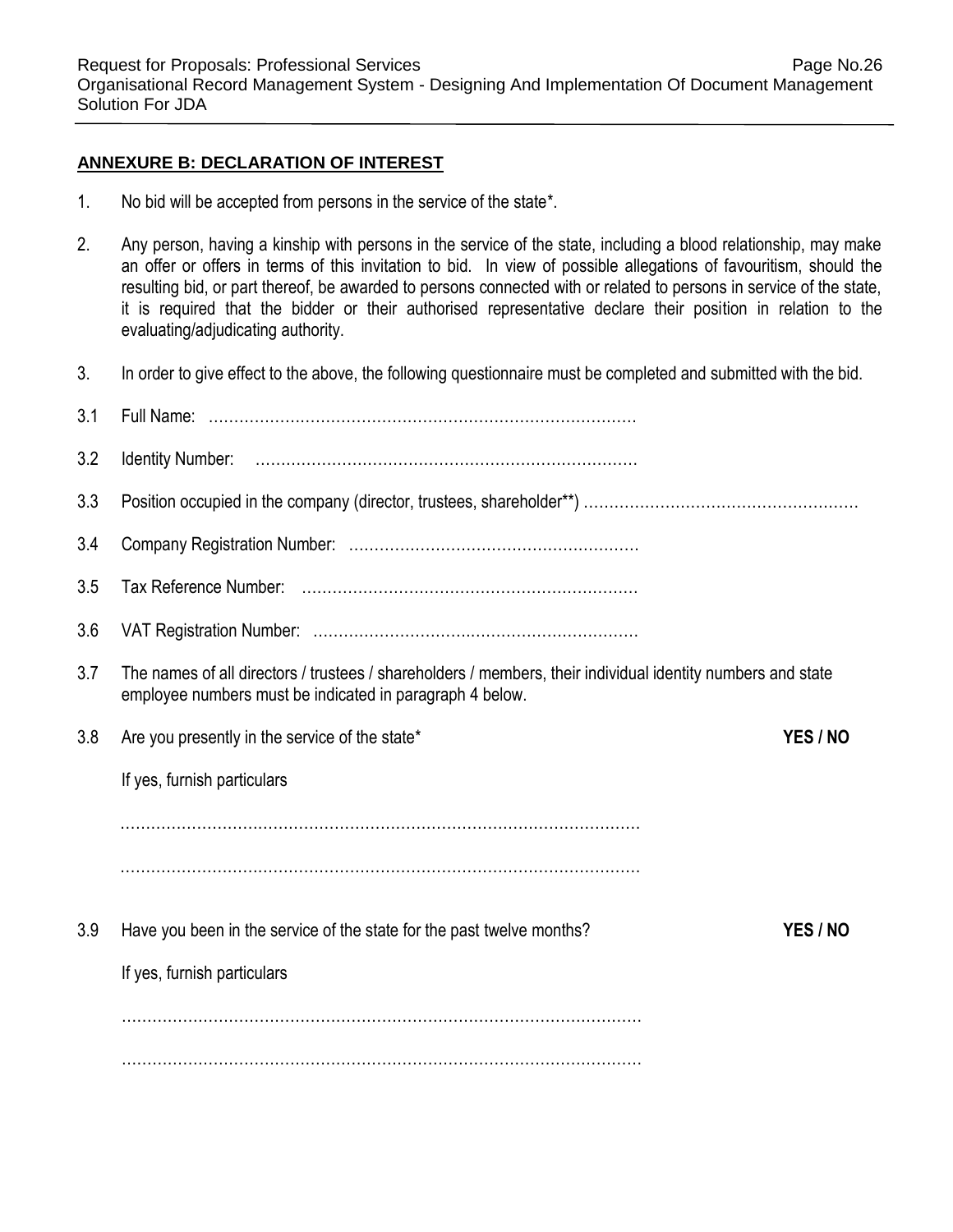| 3.10 | Do you, have any relationship (family, friend, other) with persons in the service of the state and who may be<br>involved with the evaluation and or adjudication of this bid?<br>YES / NO<br>If yes, furnish particulars                                                  |
|------|----------------------------------------------------------------------------------------------------------------------------------------------------------------------------------------------------------------------------------------------------------------------------|
| 3.11 | Are you, aware of any relationship (family, friend, other) between any other bidder and any persons in the<br>YES / NO<br>service of the state who may be involved with the evaluation and or adjudication of this bid?<br>If yes, furnish particulars                     |
|      | 3.12 Are any of the company's directors, trustees, managers, principle shareholders or stakeholders in service of the<br>state?<br>YES / NO<br>If yes, furnish particulars                                                                                                 |
|      | 3.13 Are any spouse, child or parent of the company's directors, trustees, managers, principle shareholders or<br>stakeholders in service of the state?<br>YES / NO<br>If yes, furnish particulars                                                                         |
| 3.14 | Do you or any of the directors, trustees, managers, principle shareholders or stakeholders of this company have<br>any interest in any other related companies or businesses whether or not they are bidding for this contract?<br>YES / NO<br>If yes, furnish particulars |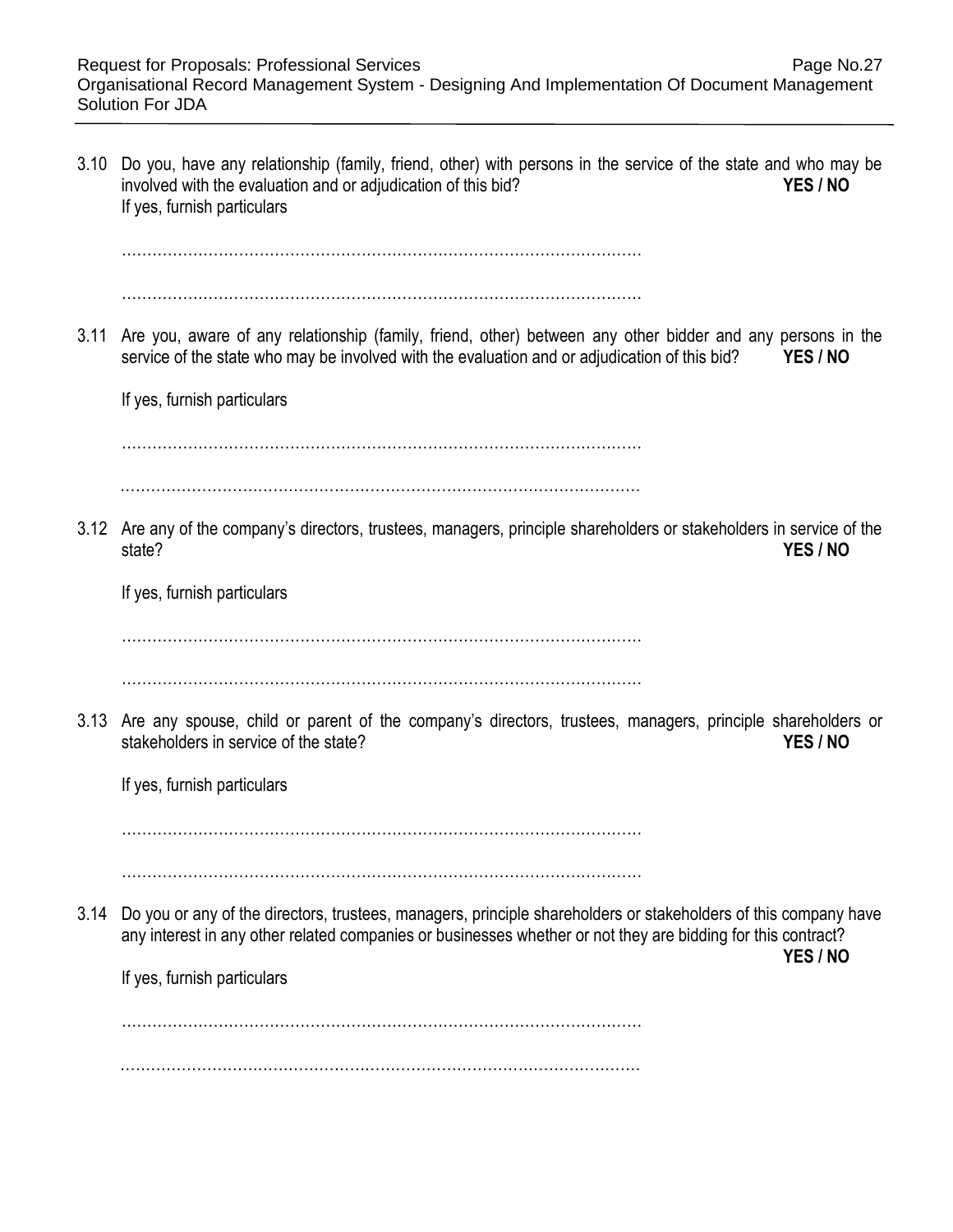4. Full details of directors / trustees / members / shareholders.

| <b>FULL NAME</b> | <b>IDENTITY NUMBER</b> | <b>STATE EMPLOYEE NUMBER</b> |
|------------------|------------------------|------------------------------|
|                  |                        |                              |
|                  |                        |                              |
|                  |                        |                              |
|                  |                        |                              |
|                  |                        |                              |
|                  |                        |                              |
|                  |                        |                              |
|                  |                        |                              |
|                  |                        |                              |

# **CERTIFICATION**

# **I, THE UNDERSIGNED (FULL NAME**) …………………………………………………………………...……………………

**CERTIFY THAT THE INFORMATION FURNISHED ON THIS DECLARATION FORM IS TRUE AND CORRECT.** 

**I ACCEPT THAT, IN ADDITION TO CANCELLATION OF A CONTRACT, ACTION MAY BE TAKEN AGAINST ME SHOULD THIS DECLARATION PROVE TO BE FALSE.** 

|           | . |
|-----------|---|
| Signature |   |

…………………………………………………….. ……………………………………………………..……..

Name of Bidder **Date** 

……………………………………………………. ………………………………….

- MSCM Regulations: "in the service of the state" means to be
	- (a) a member of
		- (i) Any municipal council;
		- (ii) any provincial legislature; or
		- (iii) the national Assembly or the national Council of provinces;
	- (b) a member of the board of directors of any municipal entity;
	- (c) an official of any municipality or municipal entity;
	- (d) an employee of any national or provincial department, national or provincial public entity or constitutional institution within the meaning of the Public Finance Management Act, 1999 (Act No.1 of 1999);
	- (e) a member of the accounting authority of any national or provincial public entity; or
	- (f) an employee of Parliament or a provincial legislature.
- \*\* "Stakeholder' means a person who owns shares in the company and is actively involved in the management of the company or business and exercises control over the company.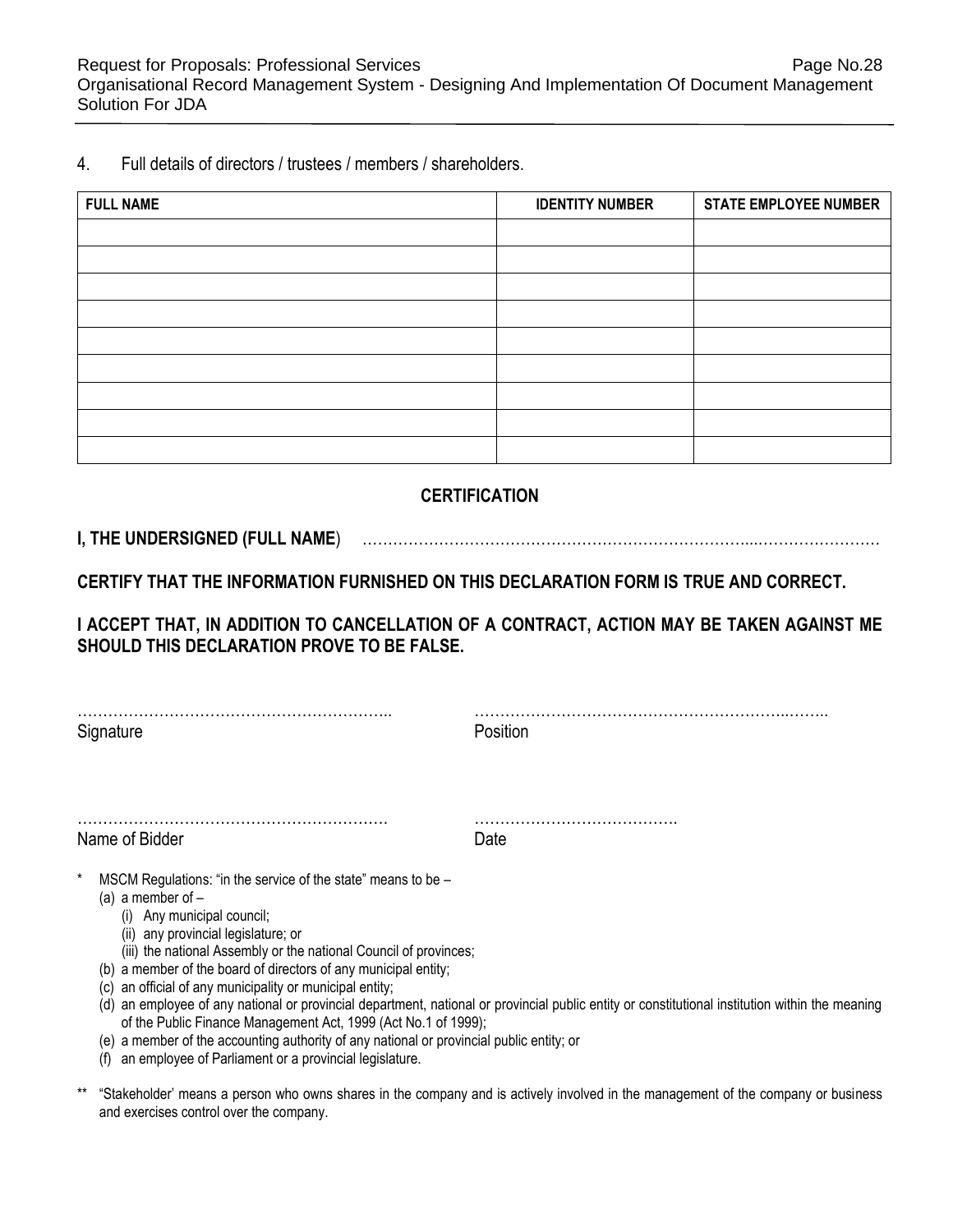#### **ANNEXURE C: DECLARATION OF BIDDER'S PAST SUPPLY CHAIN MANAGEMENT PRACTICES**

- 1 This Municipal Bidding Document must form part of all bids invited.
- 2 It serves as a declaration to be used by municipalities and municipal entities in ensuring that when goods and services are being procured, all reasonable steps are taken to combat the abuse of the supply chain management system.
- 3 The bid of any bidder may be rejected if that bidder, or any of its directors have:
	- a. abused the municipality's / municipal entity's supply chain management system or committed any improper conduct in relation to such system;
	- b. been convicted for fraud or corruption during the past five years;
	- c. willfully neglected, reneged on or failed to comply with any government, municipal or other public sector contract during the past five years; or
	- d. been listed in the Register for Tender Defaulters in terms of section 29 of the Prevention and Combating of Corrupt Activities Act (No 12 of 2004).
- 4 In order to give effect to the above, the following questionnaire must be completed and submitted with the bid.

| <b>Item</b> | <b>Question</b>                                                                                                                                                                                                                                                                                                                                                                                                                                   | Yes | N <sub>0</sub> |
|-------------|---------------------------------------------------------------------------------------------------------------------------------------------------------------------------------------------------------------------------------------------------------------------------------------------------------------------------------------------------------------------------------------------------------------------------------------------------|-----|----------------|
| 4.1         | Is the bidder or any of its directors listed on the National Treasury's database<br>as a company or person prohibited from doing business with the public<br>sector?<br>(Companies or persons who are listed on this database were informed in<br>writing of this restriction by the National Treasury after the audi alteram<br>partem rule was applied).                                                                                        | Yes | No             |
| 4.1.1       | If so, furnish particulars:                                                                                                                                                                                                                                                                                                                                                                                                                       |     |                |
| 4.2         | Is the bidder or any of its directors listed on the Register for Tender Defaulters<br>in terms of section 29 of the Prevention and Combating of Corrupt Activities<br>Act (No 12 of 2004)?<br>(To access this Register enter the National Treasury's website,<br>www.treasury.gov.za, click on the icon "Register for Tender Defaulters"<br>or submit your written request for a hard copy of the Register to<br>facsimile number (012) 3265445). | Yes | No.            |
| 4.2.1       | If so, furnish particulars:                                                                                                                                                                                                                                                                                                                                                                                                                       |     |                |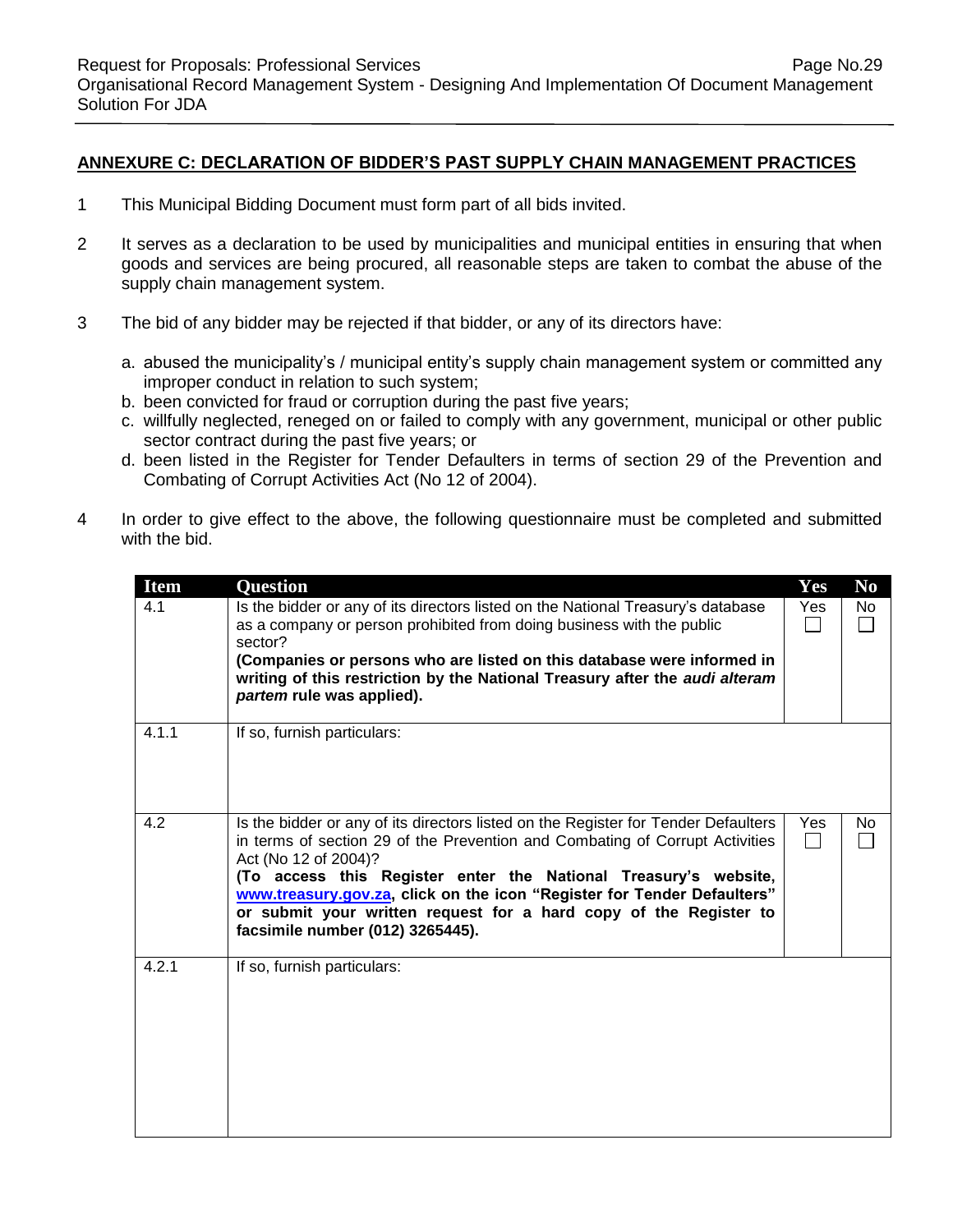| <b>Item</b><br>4.3 | <b>Question</b><br>Was the bidder or any of its directors convicted by a court of law (including a<br>court of law outside the Republic of South Africa) for fraud or corruption during<br>the past five years?                              | Yes<br>Yes | N <sub>0</sub><br>No |
|--------------------|----------------------------------------------------------------------------------------------------------------------------------------------------------------------------------------------------------------------------------------------|------------|----------------------|
| 4.3.1              | If so, furnish particulars:                                                                                                                                                                                                                  |            |                      |
| 4.4                | Does the bidder or any of its directors owe any municipal rates and taxes or<br>municipal charges to the municipality / municipal entity, or to any other<br>municipality / municipal entity, that is in arrears for more than three months? | Yes        | No                   |
| 4.4.1              | If so, furnish particulars:                                                                                                                                                                                                                  |            |                      |
| 4.5                | Was any contract between the bidder and the municipality / municipal entity or<br>any other organ of state terminated during the past five years on account of<br>failure to perform on or comply with the contract?                         | Yes        | No                   |
| 4.7.1              | If so, furnish particulars:                                                                                                                                                                                                                  |            |                      |

# **CERTIFICATION**

# **I, THE UNDERSIGNED (FULL NAME**) …………………………………………………………………...……………………

**CERTIFY THAT THE INFORMATION FURNISHED ON THIS DECLARATION FORM IS TRUE AND CORRECT.** 

# **I ACCEPT THAT, IN ADDITION TO CANCELLATION OF A CONTRACT, ACTION MAY BE TAKEN AGAINST ME SHOULD THIS DECLARATION PROVE TO BE FALSE.**

| Signature      | Position |
|----------------|----------|
|                |          |
|                |          |
| Name of Bidder | Date     |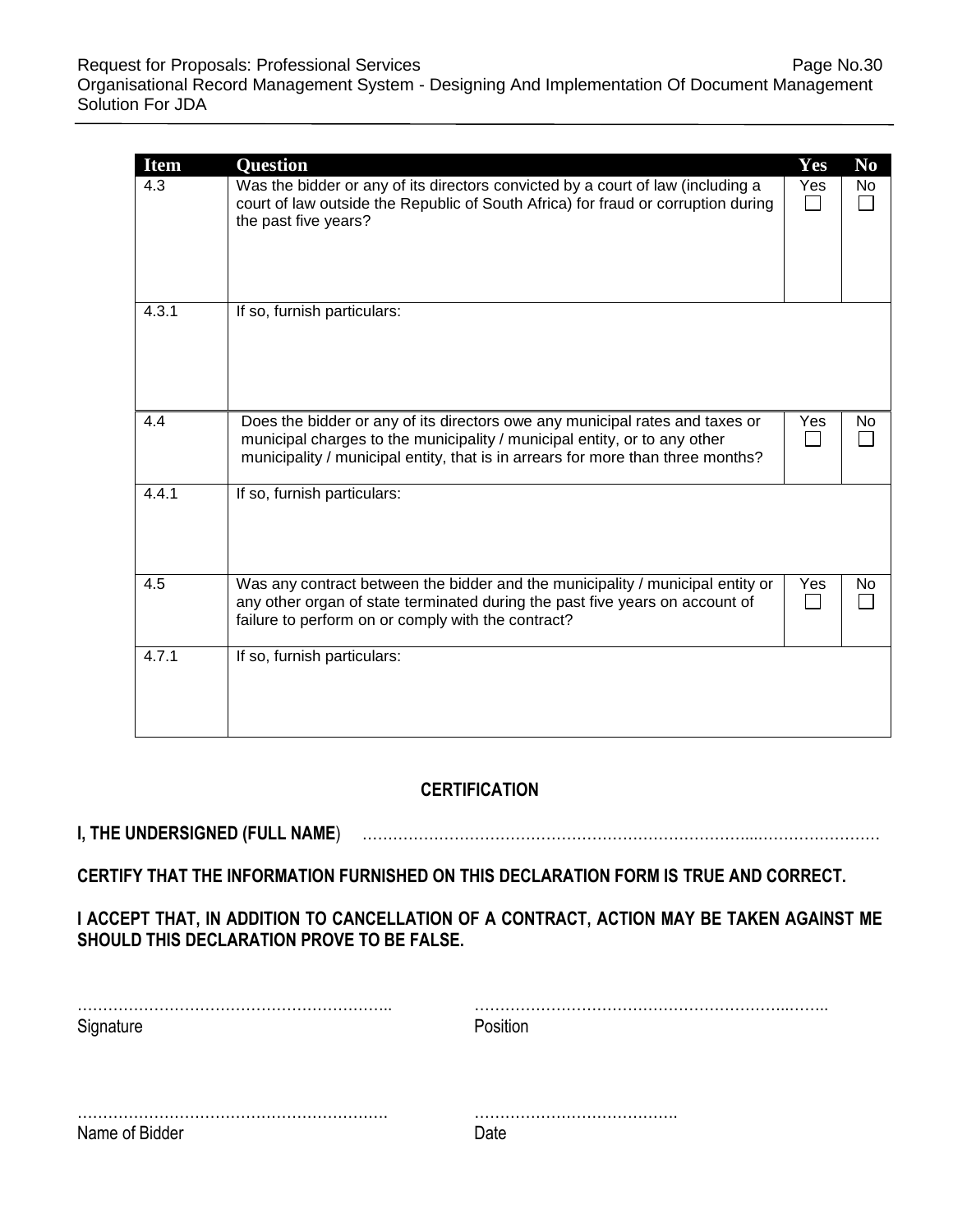## **ANNEXURE D: PARTICULARS OF CONTRACTS AWARDED BY AN ORGAN OF STATE\*\*\* DURING THE LAST 5 YEARS**

| <b>EMPLOYER</b> | <b>CONSULTING</b><br><b>ENGINEER</b> | <b>NATURE OF WORK</b> | <b>VALUE OF</b><br><b>WORK</b> | <b>YEAR</b><br><b>COMPLETED</b> |
|-----------------|--------------------------------------|-----------------------|--------------------------------|---------------------------------|
|                 |                                      |                       |                                |                                 |
|                 |                                      |                       |                                |                                 |
|                 |                                      |                       |                                |                                 |
|                 |                                      |                       |                                |                                 |
|                 |                                      |                       |                                |                                 |
|                 |                                      |                       |                                |                                 |
|                 |                                      |                       |                                |                                 |
|                 |                                      |                       |                                |                                 |
|                 |                                      |                       |                                |                                 |
|                 |                                      |                       |                                |                                 |
|                 |                                      |                       |                                |                                 |
|                 |                                      |                       |                                |                                 |
|                 |                                      |                       |                                |                                 |
|                 |                                      |                       |                                |                                 |
|                 |                                      |                       |                                |                                 |
|                 |                                      |                       |                                |                                 |
|                 |                                      |                       |                                |                                 |

(In the event of insufficient space, kindly attach documentation)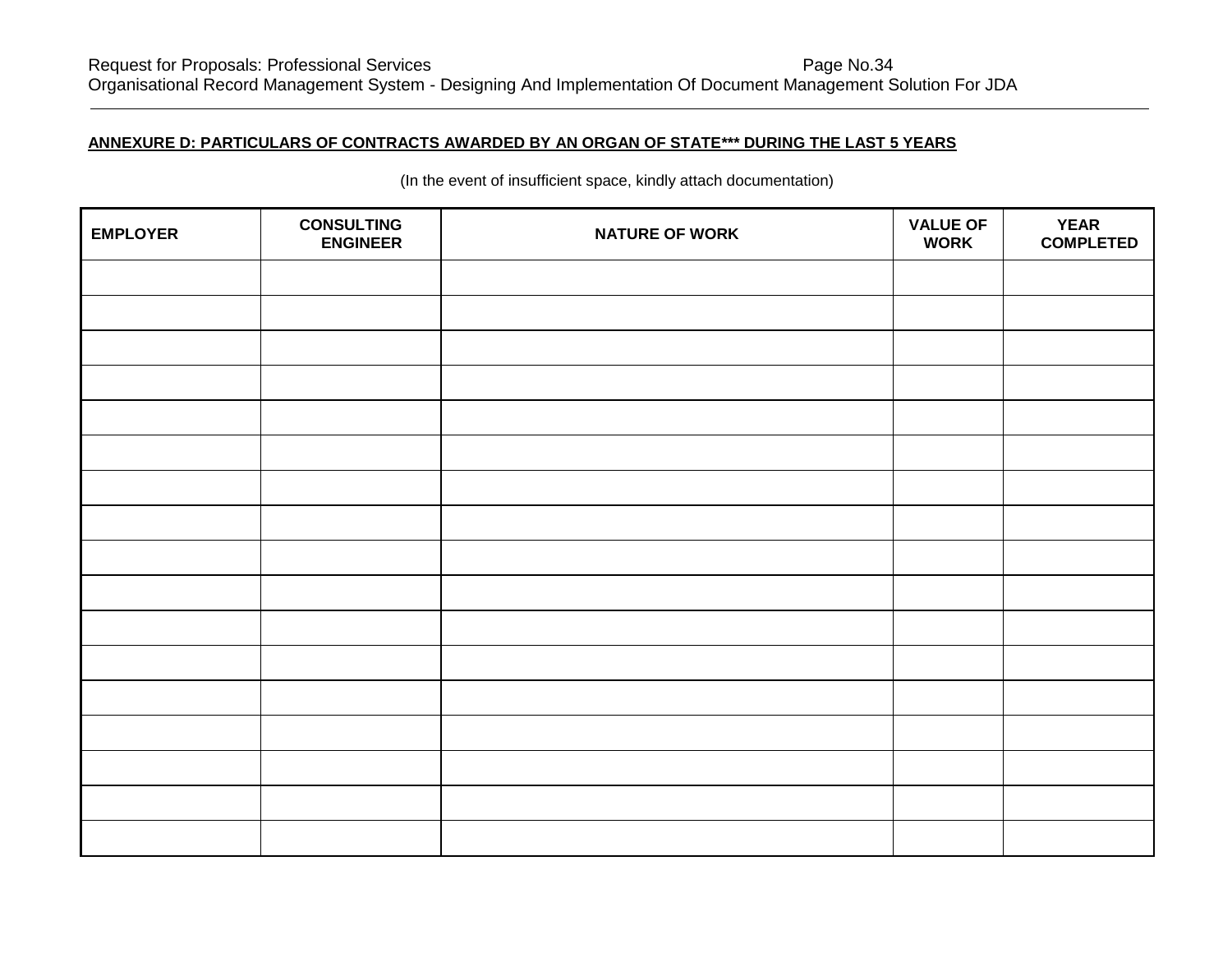Request for Proposals: Professional Services **Page No.35** Page No.35 Organisational Record Management System - Designing And Implementation Of Document Management Solution For JDA

#### **ANNEXURE D: PARTICULARS OF CONTRACTS AWARDED BY AN ORGAN OF STATE\*\*\* DURING THE LAST 5 YEARS cont.**

| <b>EMPLOYER</b> | <b>CONSULTING</b><br><b>ENGINEER</b> | <b>NATURE OF WORK</b> | <b>VALUE OF</b><br><b>WORK</b> | <b>YEAR</b><br><b>COMPLETED</b> |
|-----------------|--------------------------------------|-----------------------|--------------------------------|---------------------------------|
|                 |                                      |                       |                                |                                 |
|                 |                                      |                       |                                |                                 |
|                 |                                      |                       |                                |                                 |
|                 |                                      |                       |                                |                                 |
|                 |                                      |                       |                                |                                 |
|                 |                                      |                       |                                |                                 |
|                 |                                      |                       |                                |                                 |

#### **\*\*\* Organ of State means-**

- a) a national or provincial department:
- b) a municipality;
- c) a constitutional institution defined in the Public Finance Management Act, 1999 (Act No. 1 of 1999);
- d) Parliament;
- e) a provincial legislature;
- ◆ f) any other institution or category of institutions included in the definition of "organ of state" in section 239 of the Constitution and recognised by the [Minister](javascript:void(0);) by notice in the *Government Gazette* as an institution or category of institutions to which [this Act](javascript:void(0);) applies

| .                                                                            |    |
|------------------------------------------------------------------------------|----|
| ~<br>∖ı∩nat⊔ı                                                                | ΝГ |
| $\bigcap$<br>f person authorised to sign on behalf of the organisation)<br>ັ |    |

Name of Bidder **Date of Bidder** Controllering and the Controllering of Bidder Controllering and Date Controllering and Date Controllering and Date Controllering and Date Controllering and Date Controllering and Date Contro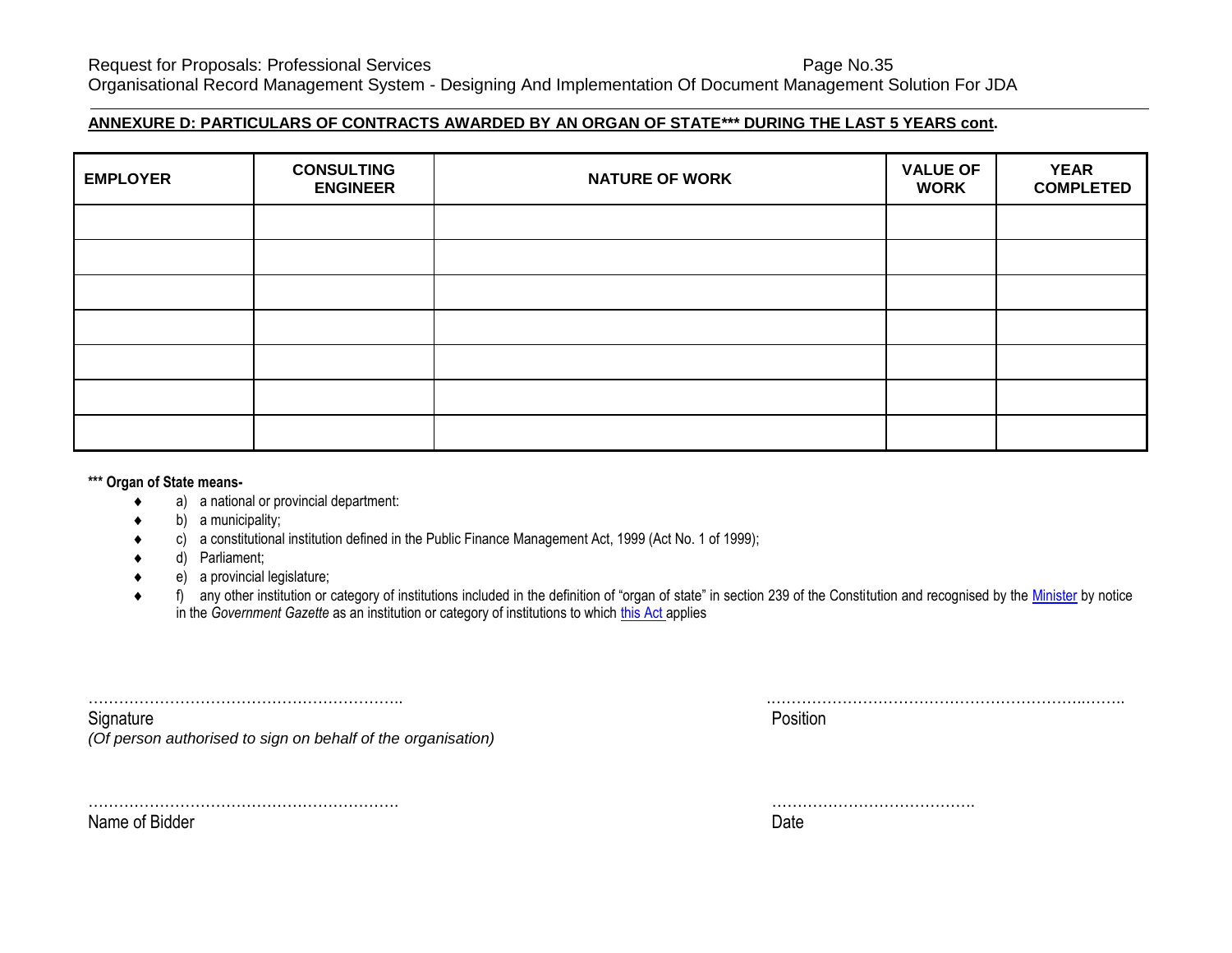#### **ANNEXURE E: CERTIFICATE OF INDEPENDENT BID DETERMINATION**

I, the undersigned, in submitting the accompanying bid:

*For Design and Implementation of Ghandi Square East* In response to the invitation for the bid made by:

#### *Johannesburg Development Agency*

Do hereby make the following statements that I certify to be true and complete in every respect:

I certify, on behalf of:

(Name of Bidder)

 $\hbox{and}\hskip1cm \hbox{that}$ 

- 1. I have read and I understand the contents of this Certificate;
- 2. I understand that the accompanying bid will be disqualified if this Certificate is found not to be true and complete in every respect;
- 3. I am authorized by the bidder to sign this Certificate, and to submit the accompanying bid, on behalf of the bidder;
- 4. Each person whose signature appears on the accompanying bid has been authorized by the bidder to determine the terms of, and to sign, the bid, on behalf of the bidder;
- 5. For the purposes of this Certificate and the accompanying bid, I understand that the word "competitor" shall include any individual or organization, other than the bidder, whether or not affiliated with the bidder, who:
	- (a) Has been requested to submit a bid in response to this bid invitation;
	- (b) Could potentially submit a bid in response to this bid invitation, based on their qualifications, abilities or experience; and
	- (c) Provides the same goods and services as the bidder and/or is in the same line of business as the bidder
- 6. The bidder has arrived at the accompanying bid independently from, and without consultation, communication, agreement or arrangement with any competitor. However communication between partners in a joint venture or consortium will not be construed as collusive bidding.
- 7. In particular, without limiting the generality of paragraph 6 above, there has been no consultation, communication, agreement or arrangement with any competitor regarding:
	- (a) Prices;
	- (b) Geographical area where product or service will be rendered (market allocation);
	- (c) Methods, factors or formulas used to calculate prices;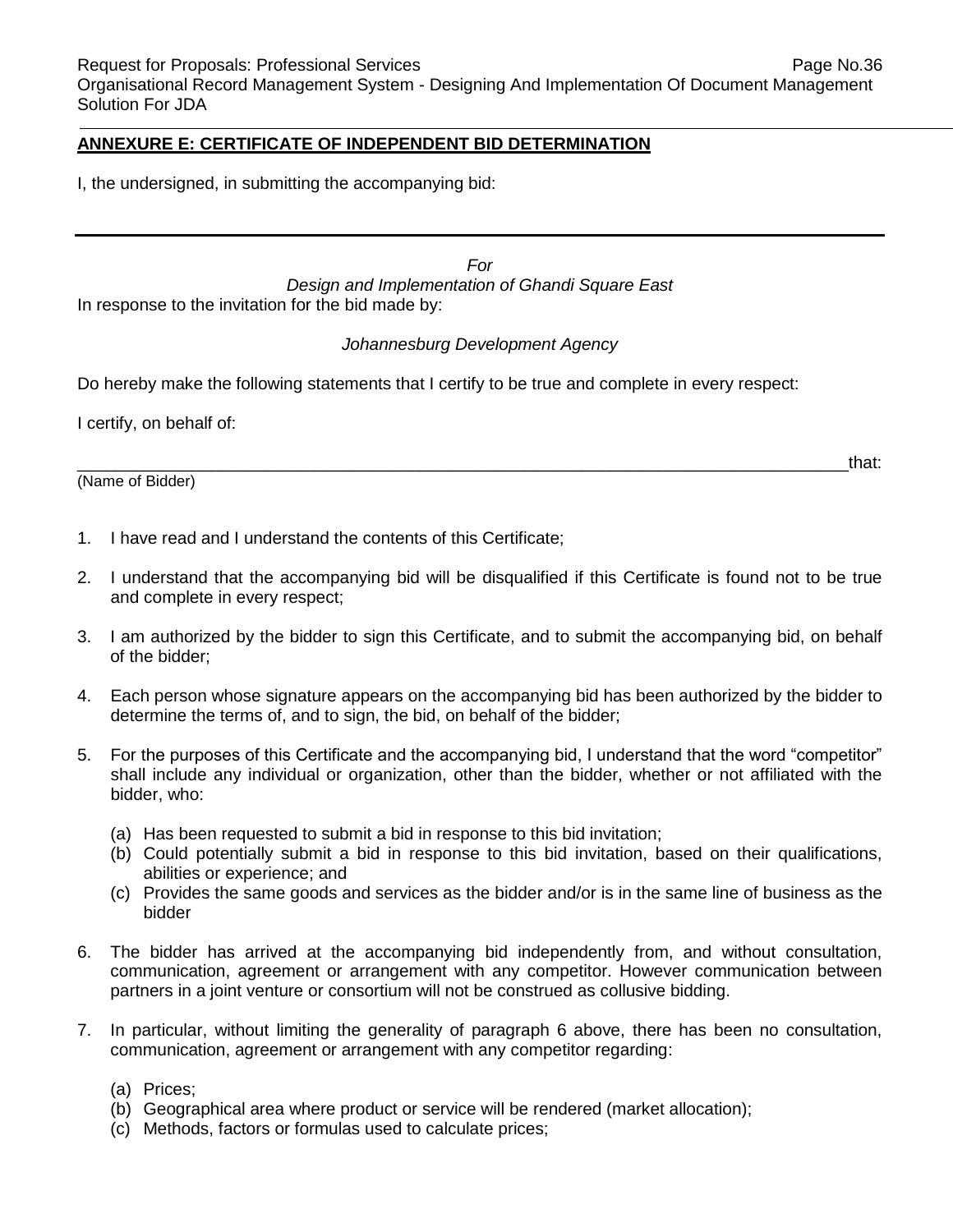Request for Proposals: Professional Services **Page No.37** Page No.37 Organisational Record Management System - Designing And Implementation Of Document Management Solution For JDA

- (d) The intention or decision to submit or not to submit a bid;
- (e) The submission of a bid which does not meet the specifications and conditions of the bid; or
- (f) Bidding with the intention not to win the bid.
- 8. In addition, there have been no consultations, communications, agreements or arrangements with any competitor regarding the quality, quantity, specifications and conditions or delivery particulars of the products or services to which this bid invitation relates.
- 9. The terms of the accompanying bid have not been, and will not be, disclosed by the bidder, directly or indirectly, to any competitor, prior to the date and time of the official bid opening or of the awarding of the contract.
- 10. I am aware that, in addition and without prejudice to any other remedy provided to combat any restrictive practices related to bids and contracts, bids that are suspicious will be reported to the Competition Commission for investigation and possible imposition of administrative penalties in terms of section 59 of the Competition Act No. 89 of 1998 and or may be reported to the National Prosecuting Authority (NPA) for criminal investigation and or may be restricted from conducting business with the public sector for a period not exceeding ten (10) years in terms of the Prevention and Combating of Corrupt Activities Act No. 12 of 2004 or any other applicable legislation.

| Signature      | Position |
|----------------|----------|
|                |          |
| Name of Bidder | Date     |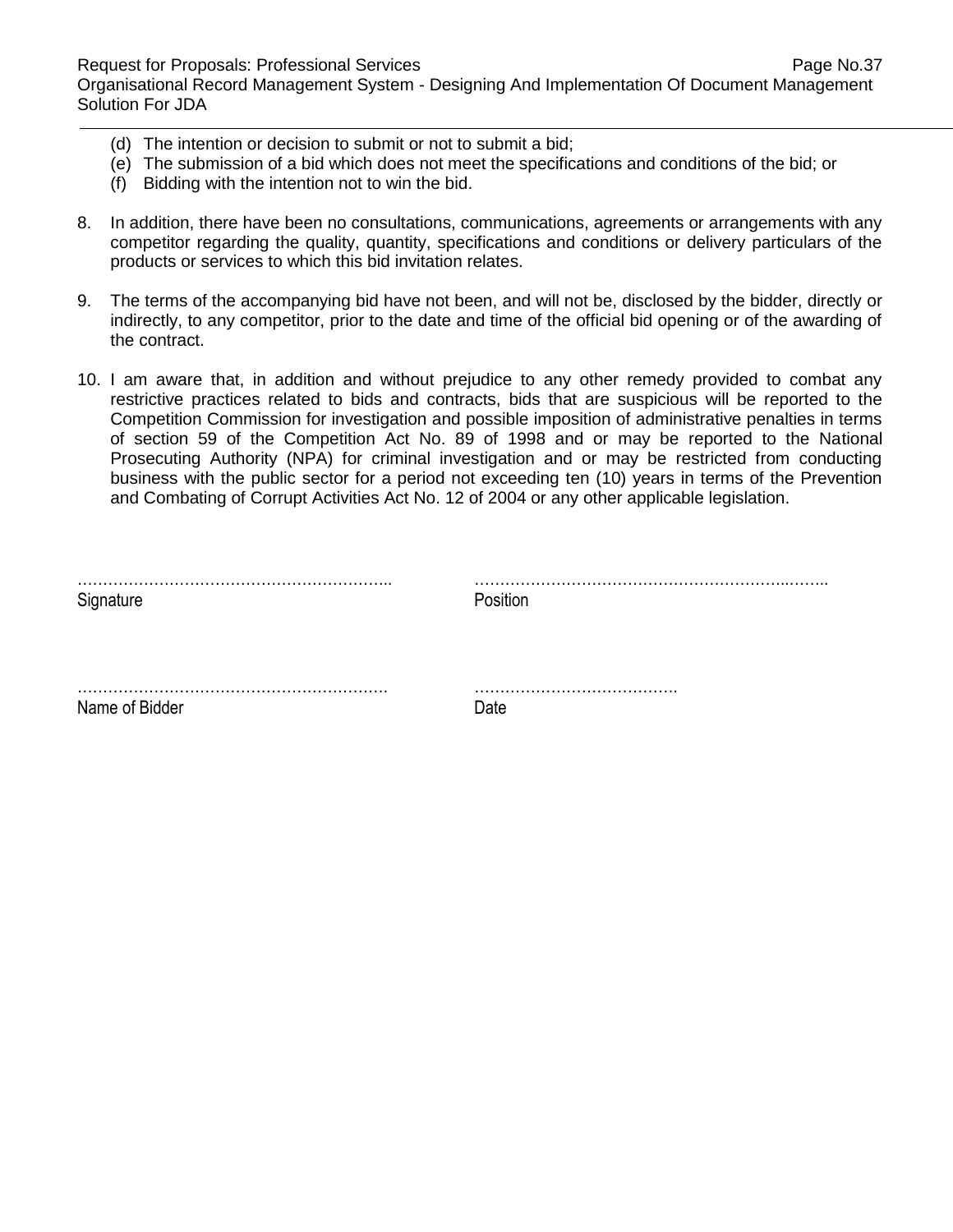# **ANNEXURE F: FORM OF AGREEMENT**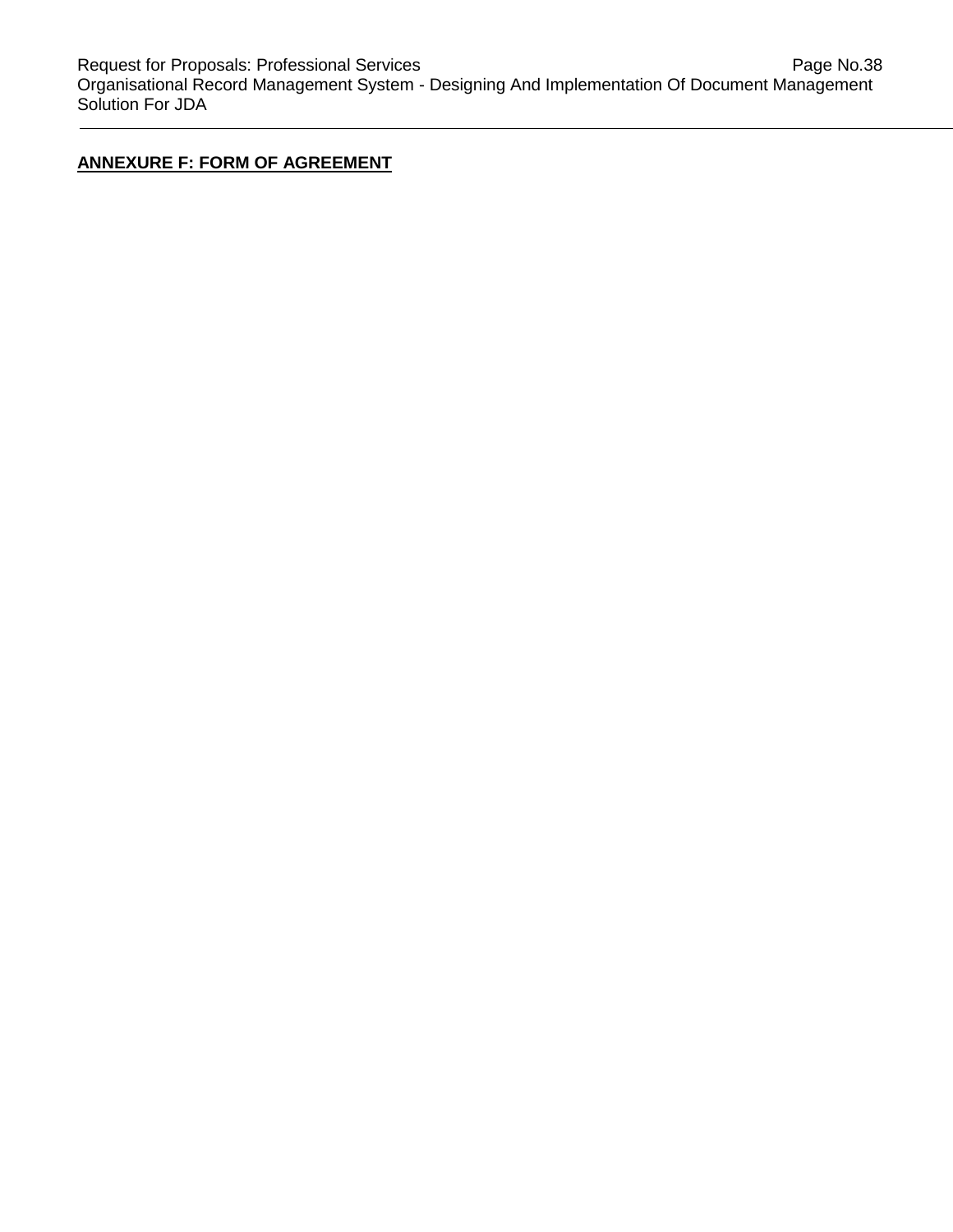# **ANNEXURE G: APPENDICES TO CONTRACT**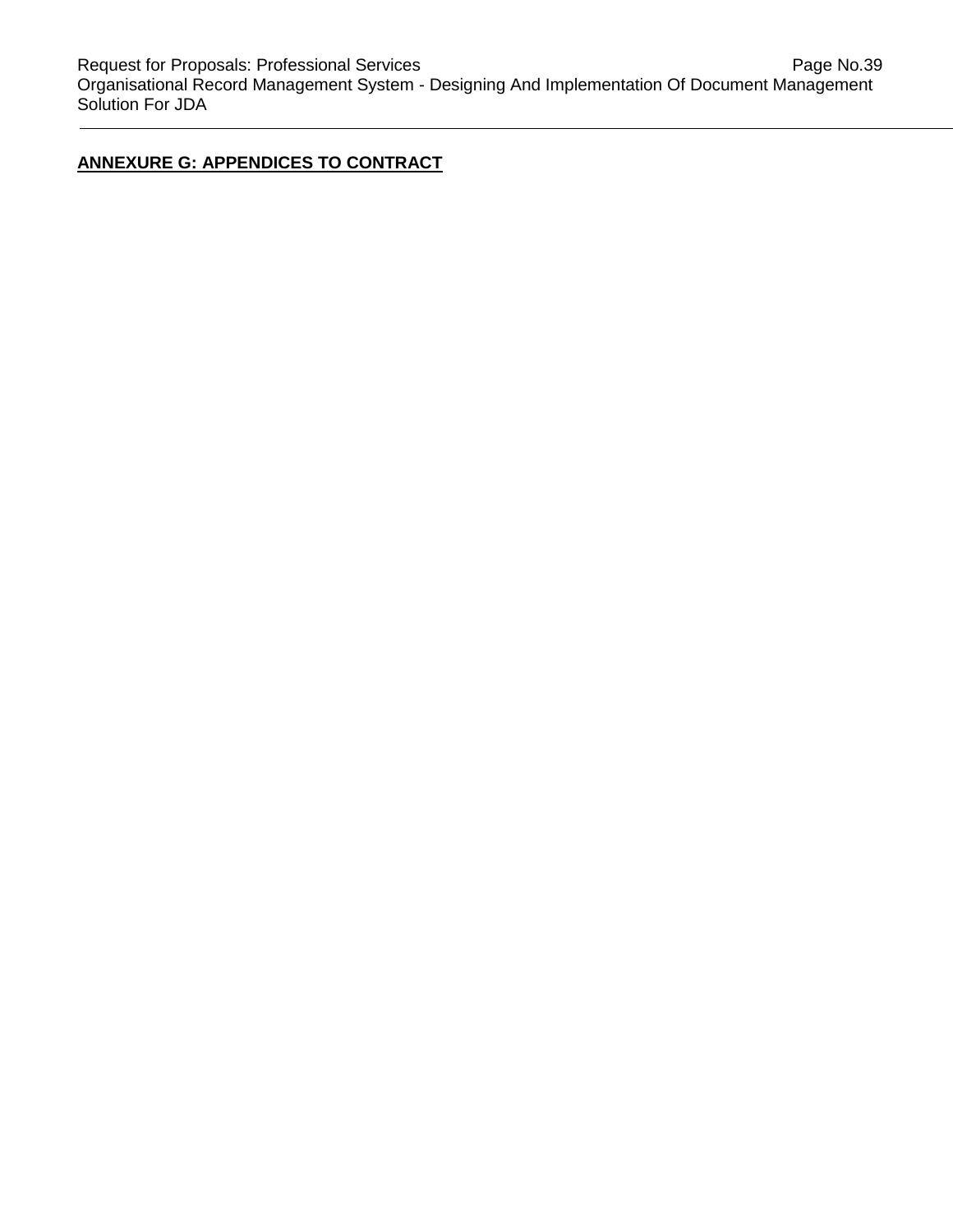Solution For JDA

# **ANNEXURE H: DEMO TAX COMPLIANCE STATUS PIN LETTER**

| VSARS                                                                                                                                                                                                                                |               | TAX COMPLIANCE STATUS<br><b>PIN Issued</b>                                                                                                                                                                                                                                                                                                                                        |                              |                                         |
|--------------------------------------------------------------------------------------------------------------------------------------------------------------------------------------------------------------------------------------|---------------|-----------------------------------------------------------------------------------------------------------------------------------------------------------------------------------------------------------------------------------------------------------------------------------------------------------------------------------------------------------------------------------|------------------------------|-----------------------------------------|
|                                                                                                                                                                                                                                      |               |                                                                                                                                                                                                                                                                                                                                                                                   |                              |                                         |
|                                                                                                                                                                                                                                      |               | Enquiries should be addressed to SARS:                                                                                                                                                                                                                                                                                                                                            |                              |                                         |
|                                                                                                                                                                                                                                      |               | <b>Contact Detail</b>                                                                                                                                                                                                                                                                                                                                                             |                              |                                         |
|                                                                                                                                                                                                                                      |               | <b>SARS</b><br>Alberton<br>1528                                                                                                                                                                                                                                                                                                                                                   | SARS online: www.sars.gov.za | Contact Centre Tel: 0800 00 SARS (7277) |
|                                                                                                                                                                                                                                      |               | <b>Details</b>                                                                                                                                                                                                                                                                                                                                                                    |                              |                                         |
|                                                                                                                                                                                                                                      |               | Taxpayer Reference Number:                                                                                                                                                                                                                                                                                                                                                        |                              | Always quote this reference             |
|                                                                                                                                                                                                                                      |               | Case Number:                                                                                                                                                                                                                                                                                                                                                                      |                              | number when contacting SARS             |
|                                                                                                                                                                                                                                      |               | <b>Issue Date:</b>                                                                                                                                                                                                                                                                                                                                                                | 2016/10/25                   |                                         |
|                                                                                                                                                                                                                                      |               |                                                                                                                                                                                                                                                                                                                                                                                   |                              |                                         |
| Dear Taxpayer                                                                                                                                                                                                                        |               |                                                                                                                                                                                                                                                                                                                                                                                   |                              |                                         |
| TAX COMPLIANCE STATUS PIN ISSUED                                                                                                                                                                                                     |               |                                                                                                                                                                                                                                                                                                                                                                                   |                              |                                         |
|                                                                                                                                                                                                                                      |               |                                                                                                                                                                                                                                                                                                                                                                                   |                              |                                         |
|                                                                                                                                                                                                                                      |               | The South African Revenue Service (SARS) has issued your tax compliance status (TCS) PIN as indicated below:.                                                                                                                                                                                                                                                                     |                              |                                         |
|                                                                                                                                                                                                                                      |               |                                                                                                                                                                                                                                                                                                                                                                                   |                              |                                         |
| <b>TCS Details:</b>                                                                                                                                                                                                                  |               |                                                                                                                                                                                                                                                                                                                                                                                   |                              |                                         |
| <b>Taxpayer Name</b>                                                                                                                                                                                                                 |               |                                                                                                                                                                                                                                                                                                                                                                                   |                              |                                         |
| <b>Trading Name</b>                                                                                                                                                                                                                  |               |                                                                                                                                                                                                                                                                                                                                                                                   |                              |                                         |
| Tax Reference Number(s)                                                                                                                                                                                                              |               |                                                                                                                                                                                                                                                                                                                                                                                   |                              |                                         |
| Purpose of Request                                                                                                                                                                                                                   | Good Standing |                                                                                                                                                                                                                                                                                                                                                                                   |                              |                                         |
| Request Reference Number                                                                                                                                                                                                             |               |                                                                                                                                                                                                                                                                                                                                                                                   |                              |                                         |
| PIN                                                                                                                                                                                                                                  |               |                                                                                                                                                                                                                                                                                                                                                                                   |                              |                                         |
| PIN Expiry Date                                                                                                                                                                                                                      | 25/10/2017    |                                                                                                                                                                                                                                                                                                                                                                                   |                              |                                         |
|                                                                                                                                                                                                                                      |               | You may authorise a third party to view your TCS by providing them the PIN. The PIN only allows the third party access to your TCS. All                                                                                                                                                                                                                                           |                              |                                         |
| other tax information remains secure.<br>Your TCS displayed is based on your compliance as at the date and time the PIN is used.<br>TCS.<br>reference number at hand when you call to enable us to assist you promptly.<br>Sincerely |               | You may cancel this PIN at any time before the expiry date reflected above. Once cancelled, a third party will not be able to verify your<br>SARS reserves the right to cancel this PIN in the event that it was fraudulently issued or obtained.<br>Should you have any other queries please call the SARS Contact Centre on 0800 00 SARS (7277). Remember to have your taxpayer |                              |                                         |
| ISSUED ON BEHALF OF THE SOUTH AFRICAN REVENUE SERVICE                                                                                                                                                                                |               |                                                                                                                                                                                                                                                                                                                                                                                   |                              |                                         |
|                                                                                                                                                                                                                                      |               |                                                                                                                                                                                                                                                                                                                                                                                   |                              |                                         |
|                                                                                                                                                                                                                                      |               |                                                                                                                                                                                                                                                                                                                                                                                   |                              |                                         |
|                                                                                                                                                                                                                                      |               |                                                                                                                                                                                                                                                                                                                                                                                   |                              |                                         |
|                                                                                                                                                                                                                                      |               |                                                                                                                                                                                                                                                                                                                                                                                   |                              |                                         |
|                                                                                                                                                                                                                                      |               |                                                                                                                                                                                                                                                                                                                                                                                   |                              |                                         |
|                                                                                                                                                                                                                                      |               |                                                                                                                                                                                                                                                                                                                                                                                   |                              |                                         |
|                                                                                                                                                                                                                                      |               |                                                                                                                                                                                                                                                                                                                                                                                   |                              |                                         |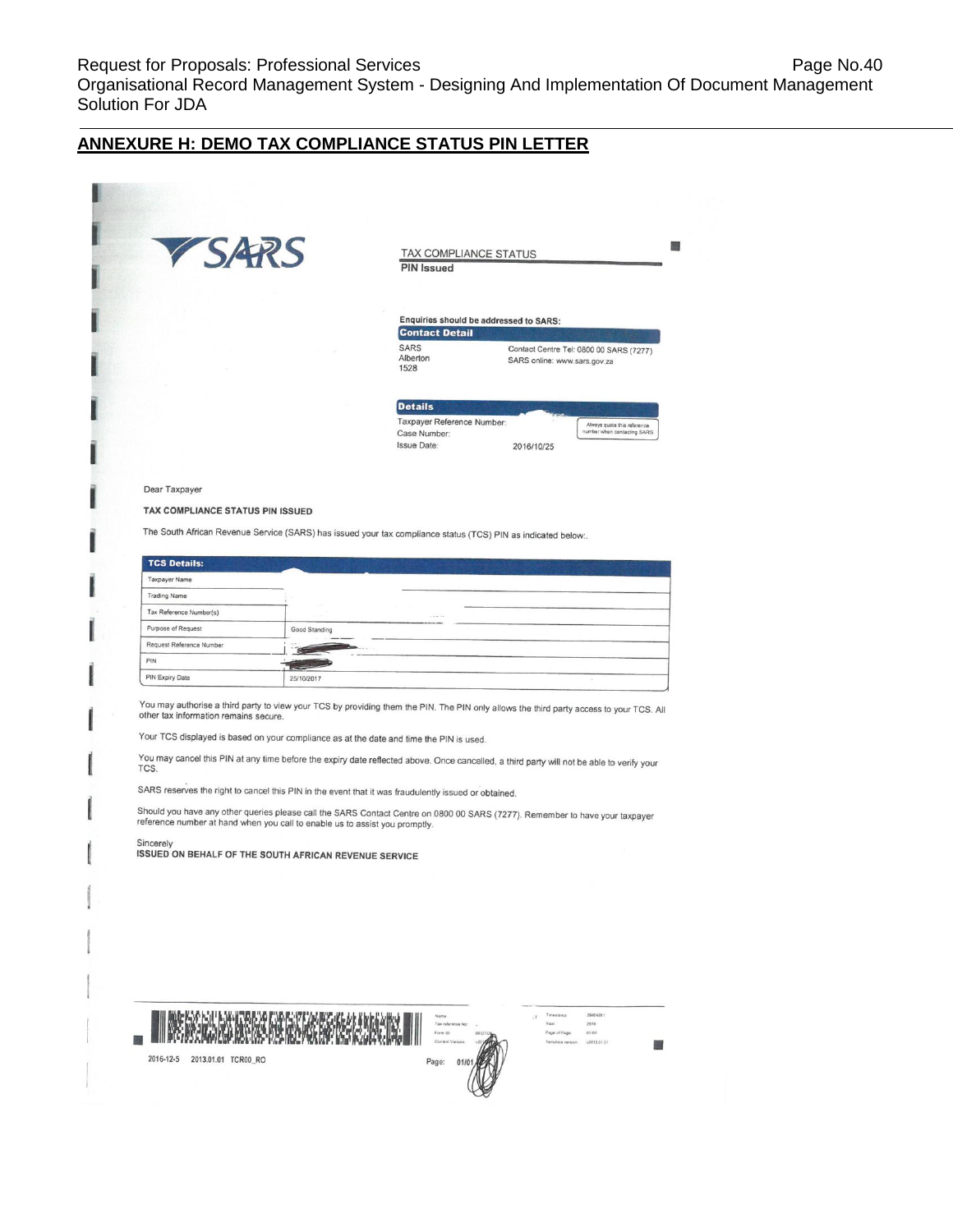#### **ANNEXURE I : ORGANOGRAM**

The tenderer shall list below the key personnel proposed for this project in the discipline and designation being tendered for.

| <b>DESIGNATION</b> | <b>NAME AND NATIONALITY</b> | SUMMARY OF QUALIFICATIONS & EXPERIENCE |
|--------------------|-----------------------------|----------------------------------------|
|                    |                             |                                        |
|                    |                             |                                        |
|                    |                             |                                        |
|                    |                             |                                        |
|                    |                             |                                        |
|                    |                             |                                        |
|                    |                             |                                        |
|                    |                             |                                        |
|                    |                             |                                        |
|                    |                             |                                        |
|                    |                             |                                        |
|                    |                             |                                        |
|                    |                             |                                        |

**NOTE: Detailed Curriculum Vitae (CV's) of the above proposed candidates must be provided. Said CV's MUST indicate the name and description of the project, role played in the project, project value, and the start and end dates of the project. In addition proof of relevant qualifications and of memberships to relevant professional associations must also be provided for the above proposed candidates.**

Signature **Position** 

…………………………………………………….. ……………………………………………………..……..

……………………………………………………. ………………………………….

Name of Bidder Date Date Date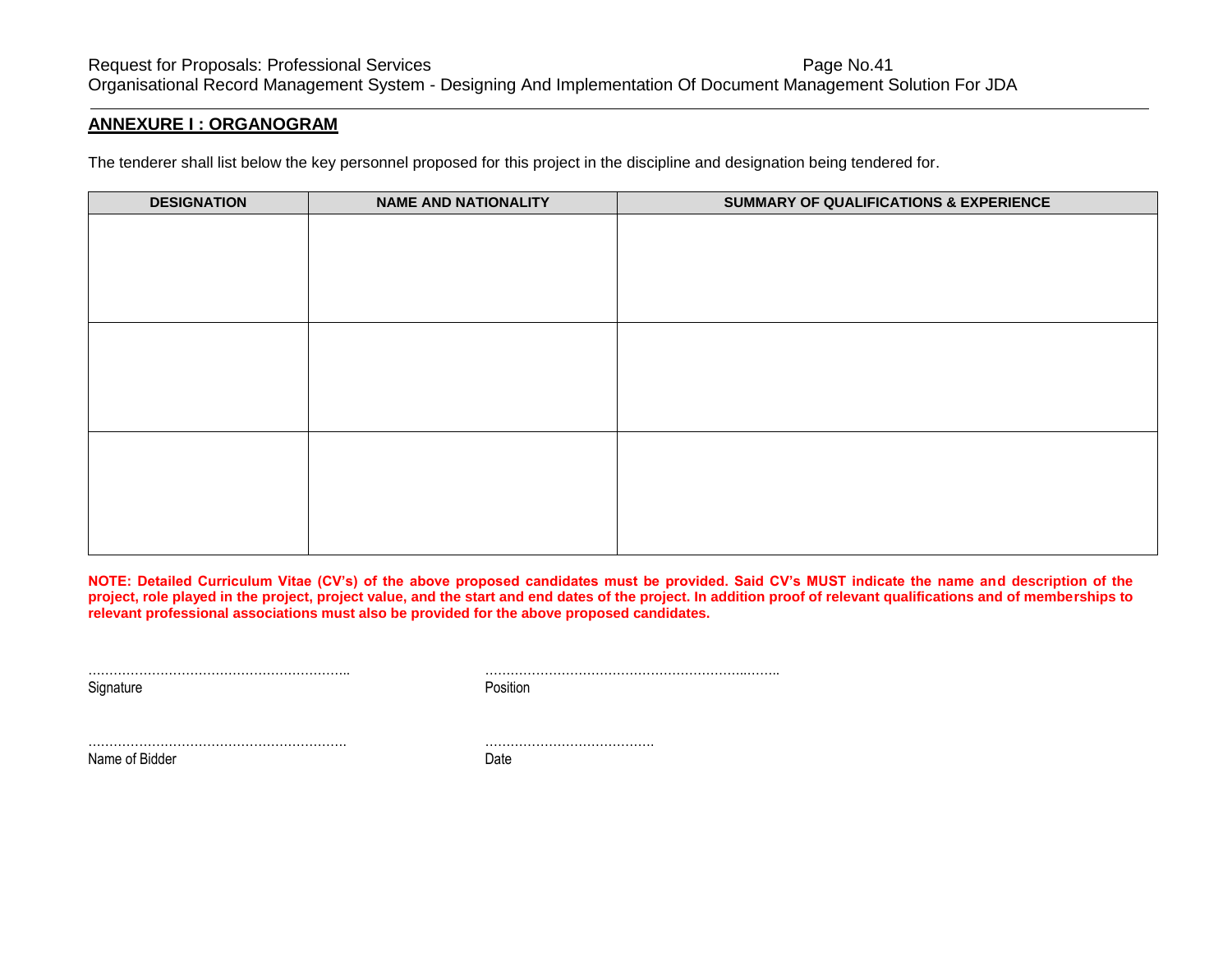#### **ANNEXURE J : SCHEDULE OF COMPLETED CONTRACTS**

The Tenderer shall list below a **maximum of 5 projects completed in the past 5 years of a similar nature and scale** to this project i.e. Design & Implementation of the Record Management System.

| <b>CLIENT</b> Company name and contact person's<br>name, tel, cell & e-mail address | <b>PROJECT</b><br>Name and description | <b>SERVICE RENDERED</b> | <b>CONSTRUCTION</b><br><b>VALUE</b> | <b>COMPLETION</b><br><b>DATE</b> |
|-------------------------------------------------------------------------------------|----------------------------------------|-------------------------|-------------------------------------|----------------------------------|
|                                                                                     |                                        |                         |                                     |                                  |
|                                                                                     |                                        |                         |                                     |                                  |
|                                                                                     |                                        |                         |                                     |                                  |
|                                                                                     |                                        |                         |                                     |                                  |
|                                                                                     |                                        |                         |                                     |                                  |
|                                                                                     |                                        |                         |                                     |                                  |
|                                                                                     |                                        |                         |                                     |                                  |
|                                                                                     |                                        |                         |                                     |                                  |
|                                                                                     |                                        |                         |                                     |                                  |
|                                                                                     |                                        |                         |                                     |                                  |

**NOTE: Contactable references for the above listed projects must be provided. Said references MUST be on the client's letter head or on a document stamped and signed by client and must confirm the name of the project, description of the project, description of the service rendered, the value of the project, the completion date, and it must rate the service rendered.** 

Signature **Position** 

…………………………………………………….. ……………………………………………………..……..

……………………………………………………. ………………………………….

Name of Bidder Date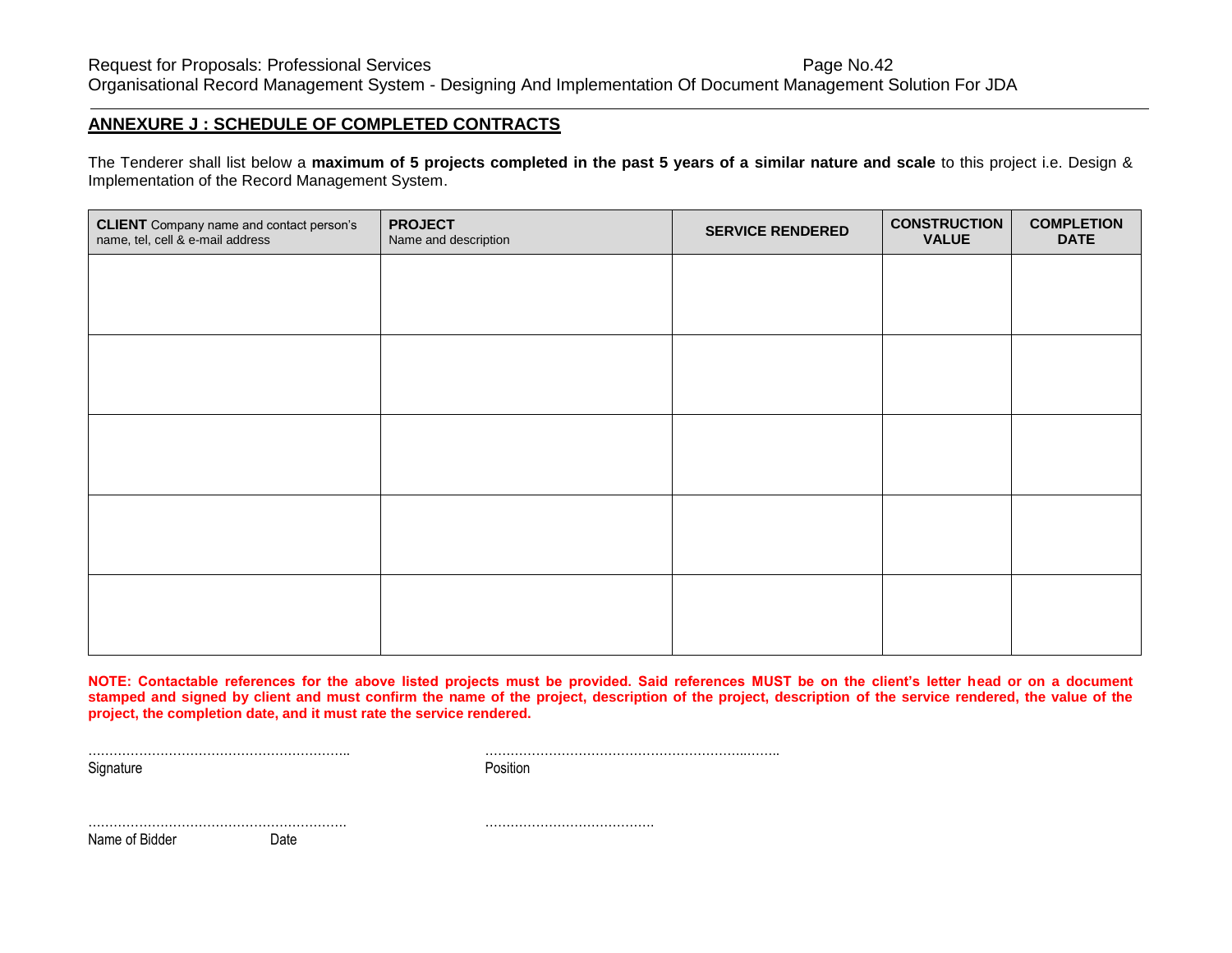# **ANNEXURE K : DECLARATION ON STATE OF MUNICIPAL ACCOUNTS**

| А |      | Any bid will be rejected if:<br>Any municipal rates and taxes or municipal service charges owed by the bidder or any of the<br>directors to the municipality or a municipal entity, or to any other municipality or municipal<br>entity, are in arrears for more than three months. |
|---|------|-------------------------------------------------------------------------------------------------------------------------------------------------------------------------------------------------------------------------------------------------------------------------------------|
| В |      | <b>Bid Information</b>                                                                                                                                                                                                                                                              |
|   | i.   | Name of bidder:                                                                                                                                                                                                                                                                     |
|   | ii.  | Registration Number:                                                                                                                                                                                                                                                                |
|   | iii. | Municipality where business is situated                                                                                                                                                                                                                                             |
|   | iv.  | Municipal account number for rates:                                                                                                                                                                                                                                                 |
|   | ν.   | Municipal account number for water and electricity:                                                                                                                                                                                                                                 |
|   | vi.  | Names of all directors, their ID numbers and municipal account number.                                                                                                                                                                                                              |
|   |      | 1.                                                                                                                                                                                                                                                                                  |
|   |      | 2.                                                                                                                                                                                                                                                                                  |
|   |      | 3.                                                                                                                                                                                                                                                                                  |
|   |      | 4.                                                                                                                                                                                                                                                                                  |
|   |      | 5.                                                                                                                                                                                                                                                                                  |
|   |      |                                                                                                                                                                                                                                                                                     |